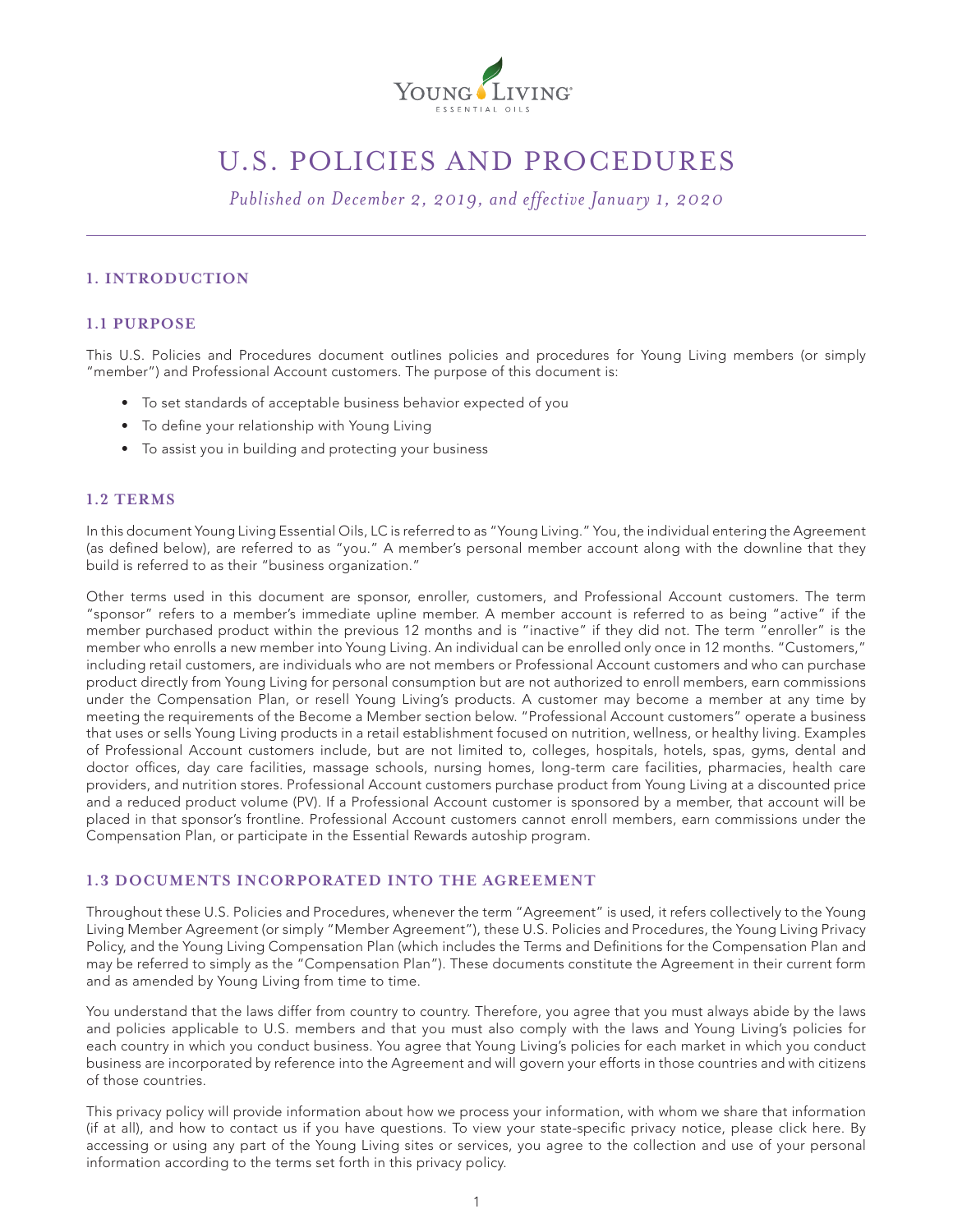# **1.4 AMENDMENTS/ACCEPTANCE**

Young Living may amend the terms and conditions of the Agreement from time to time. The changes will become effective 30 days after first published by Young Living through official Young Living publications distributed to all active members (e.g., eNews), posted on an official Young Living website, or sent to the primary email address listed on your account. Amendments will not apply retroactively to conduct that occurred prior to the effective date of the amendment.

By executing the Member Agreement, you agree to abide by all amendments or modifications that Young Living elects to make to the Agreement. If a member is not willing to accept any amendments or modifications, the member may voluntarily terminate his or her contract with Young Living in accordance with section 14.4 by mailing notice no later than the effective date of an amendment or modification. Any continued business, ordering, acceptance of a commission or bonus payout, or any other benefit by a member after the effective date of any amendments or modifications to this Agreement constitutes acceptance of this Agreement in whole with any and all amendments or modifications.

# **1.5 ETHICS**

You are required to abide by the following Code of Ethics in the operation of your business organization. Violations of the Code of Ethics may result in termination of the Agreement.

### **CODE OF ETHICS**

- You will follow the highest standards of honesty, professionalism, and integrity while operating under the Agreement.
- You will not engage in activities that may cause losses to Young Living or another member.
- You will respect the privacy of both your upline and downline members and customers.
- You will abide by all rules, regulations, laws, and ordinances that are applicable to the operation of your business organization as an independent member.

# **2. BECOMING A MEMBER OR PROFESSIONAL ACCOUNT CUSTOMER**

### **2.1 REQUIREMENTS TO BECOME A MEMBER**

To become a member, you must meet the following requirements:

- Read, complete, sign, and submit a Member Agreement to Young Living within 30 days of your enrollment.
- If you are an individual, be at least 18 years old.
- An individual as young as 16 years old (a "minor") may become a member upon the following conditions: The minor's parent or guardian must sign the Member Agreement and agree to take full responsibility for the minor member's account along with the minor. The minor will be required to operate the account using a unique form of payment for purchases on the member account (separate from the parent or guardian.) The minor must also re-sign the Member Agreement when the minor turns 18 years old. Failure to re-sign within three months of his or her 18th birthday may result in a hold being placed on the minor's account. A minor's account must be approved by the Member Conduct and Success team prior to becoming active.
- If you are a business entity, provide a Federal Tax Identification Number (TIN) or Employer Identification Number (EIN).
- Purchase a Young Living Basic Starter Kit.
- A Social Security Number is not required to enroll as a member. However, a Social Security Number may be required later for income tax purposes, as outlined in section 3.11.1.

Young Living may reject your Member Agreement for any reason to the extent permitted by law.

You can submit your Member Agreement through mail, fax, or the Young Living website (YoungLiving.com). When enrolling by mail, fax, or over the phone, your application and Member Agreement must be received within 30 days of your enrollment for you to receive member benefits. If the Member Agreement is not received within 30 days, your member account will be placed on hold until the agreement is received.

## **2.2 REQUIREMENTS TO BECOME A PROFESSIONAL ACCOUNT CUSTOMER**

To become a Young Living Professional Account customer in the U.S., you must meet the following requirements:

• Provide a Federal Tax Identification Number (TIN), Employer Identification Number (EIN), or valid Social Security Number (SSN).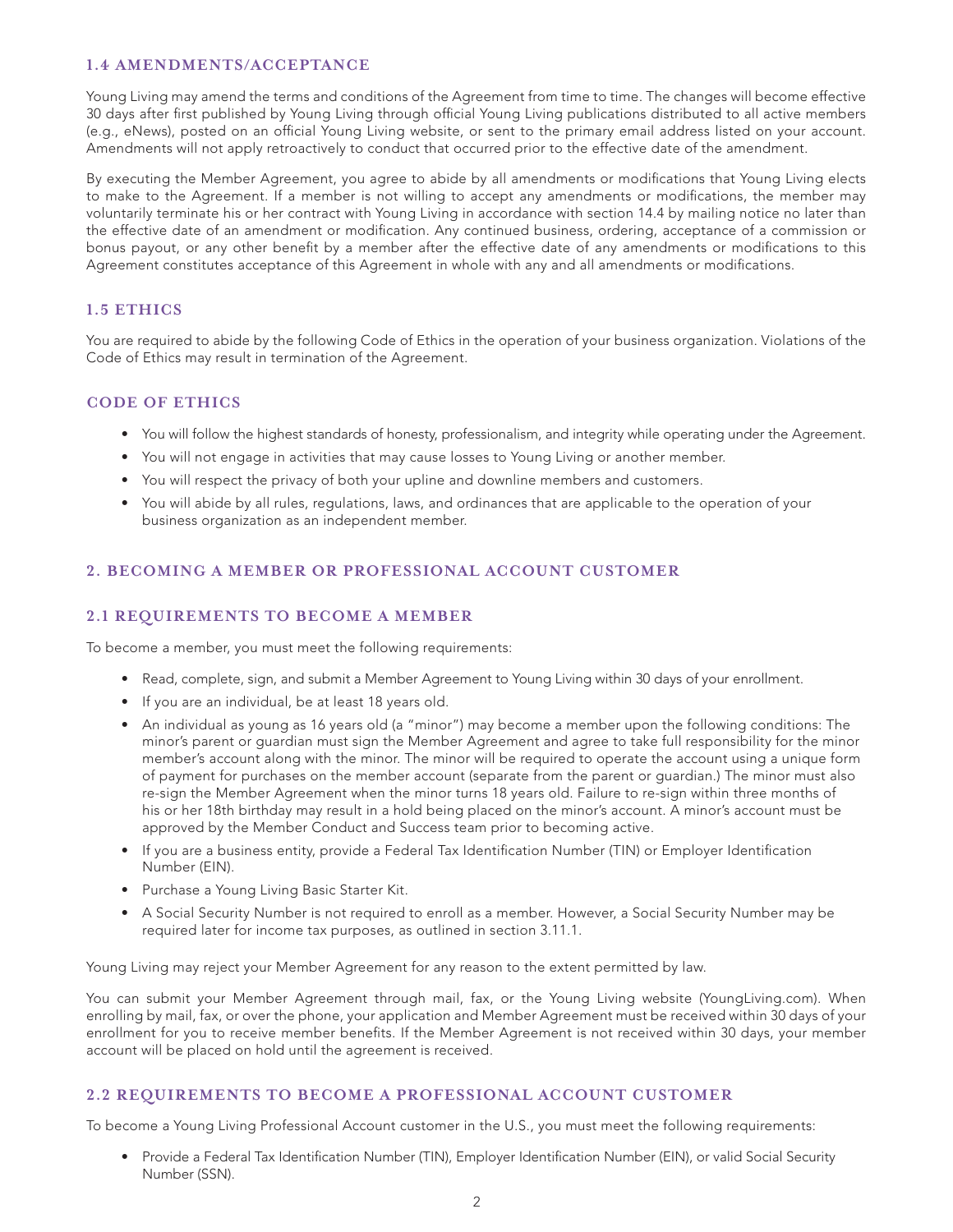- Read and agree to the U.S. Policies and Procedures and the Young Living Privacy Policy.
- Complete, sign, and submit a Professional Account Agreement and Professional Account Application to Young Living.

If the application does not meet each of these requirements, it will be rejected.

A member may convert his or her member account to a Professional Account customer account by applying to become a Professional Account customer and by transferring any existing business organization or allowing that downline organization to roll up. No changes of sponsorship can take place when converting from a member to a Professional Account customer. Please contact professional@youngliving.com for an application package or for additional information. Professional Account customers do not need to agree to or sign the U.S. Member Agreement. Young Living may reject your Professional Account Application for any reason to the extent permitted by law.

Sales tax exemption is not automatic with Professional Account approval and is not available in all states. The applicant will need to provide extra documentation to be approved for this status. Young Living reserves the right to approve or deny any requests for tax exemption based on our compliance to the laws and regulations of the applicant's state revenue department. Applications for tax exempt status can be requested from professional@youngliving.com.

The following provisions of these Policies and Procedures do not apply to Professional Account customers: 3.6 (Sale, Transfer, or Assignment), 3.7 (Inheritance & Succession), 3.8 (Separation of a Young Living Business), 3.11.2 (Non-Competition), 4.1-4.2 (Sponsor's Responsibilities), 7 (Commissions and Bonuses), 8.2 (Essential Rewards & Subscription Programs), and 10.3 (Commission Check Release Form).

### **3. OPERATING YOUR BUSINESS**

# **3.1 INDEPENDENT CONTRACTOR STATUS**

You are an independent sales contractor and are not a purchaser of a franchise or business opportunity. The Agreement between you and Young Living does not create an employer/employee relationship, agency, partnership, or joint venture. You will not be treated as an employee for your services or for federal or state tax purposes. You are responsible for paying local, state, and federal taxes due from all compensation earned as a member. You have no authority (expressed or implied) to bind Young Living to any obligation.

Young Living's primary business is in the formulation, testing, and production of Young Living's products. Members' primary business is to sell, promote, and market products to consumers. Members are not involved in the formulation, testing, or production of Young Living's products.

Except to the extent necessary to comply with legal requirements and/or to protect Young Living's intellectual property and brand integrity, Young Living does not exercise control over the manner or means by which members sell Young Living products, recruit downline members, or operate their business, provided that members comply with the Agreement. Members are responsible for determining how, when, and where they will operate their business. Members may engage helpers or assistants without seeking approval from Young Living, but any member who engages others remains fully responsible for the activities of such helpers or assistants, such that any breaches of the Agreement by any such person will be deemed to have been committed by the member who engaged such person. Members have the potential of earning income as outlined in the Compensation Plan.

### **3.2 MULTIPLE ACCOUNTS**

To ensure compliance with federal and state laws and regulations, a member may have a legal or equitable interest in only one member account, unless otherwise permitted in this section. If Young Living finds that you have an unpermitted interest in multiple accounts, it will terminate the latter-created account(s).

You may have a beneficial interest in more than one member account if you receive an interest in another account as an inheritance (either through a direct inheritance or as a beneficiary of a trust) from another member, you notify Young Living of the inheritance in writing (as specified in section 3.7), and Young Living approves of the transfer in writing.

You and your spouse/partner may have separate accounts if the second account is sponsored as the first or second level to the other spouse's account. To ensure compliance with federal and state laws and regulations, Young Living will periodically audit these two accounts and may terminate the latter-created account if it is found, in Young Living's sole discretion, that the latter-created account is not in compliance with the Agreement. To ensure compliance with federal and state laws and regulations, a joint business organization will be treated as a joint tenancy with rights of survivorship. If you are a minor who is at least 16 years of age or older, you must submit a hard copy Member Agreement signed by you and by your parent or legal guardian. Your parent or legal guardian is required to supervise your activities. If your parent or legal guardian is a member, then your parent or legal guardian must be your sponsor.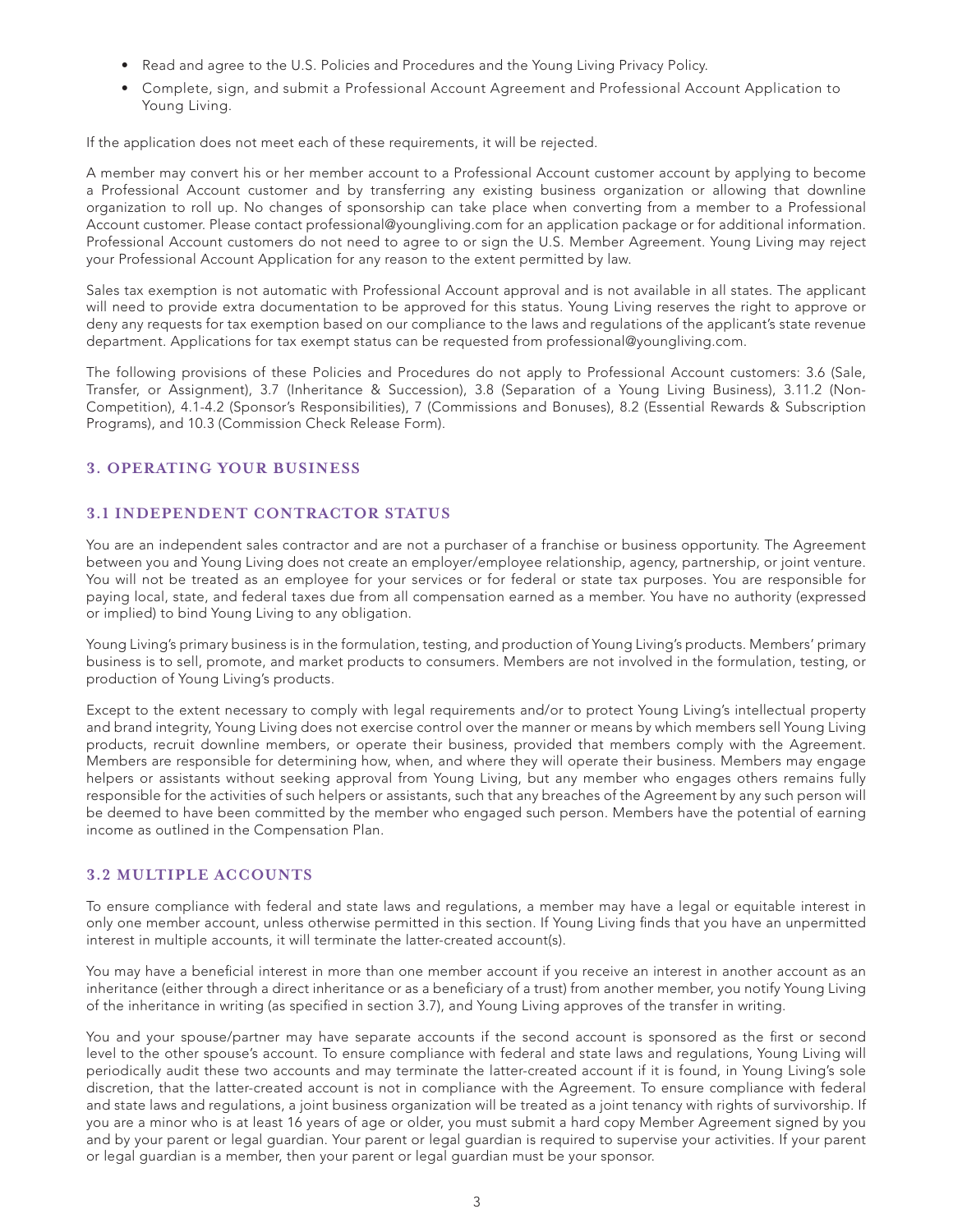If a member has an ownership or financial interest in a Professional Account in addition to his or her member account, the Professional Account will be in the same leg with the member's account on the member's front line.

If multiple members have an interest in a Professional Account, the Professional Account must be assigned as a sister account to one and only one of the member's accounts. Members and Professional Account customers are responsible to inform Young Living if they have an interest in both a member account and a Professional Account, and members and Professional Account customers are required to obtain written approval from Young Living's Conduct Success team to hold an interest in both a member account and a Professional Account. Failure to do so may result in termination of your Member Agreement(s).

## **3.3 ACTIONS OF HOUSEHOLD MEMBERS OR AFFILIATED PARTIES**

If any individual in your immediate household does anything that, if performed by you, would violate the Agreement, then their activity will be deemed a violation by you and Young Living may terminate your Agreement. The term "immediate household," as used herein, refers to married couples and other persons residing in the same home. With respect to members, retail customers, and Professional Account customers that are entities (corporations, tax exempt entities, trusts, etc.) rather than individuals, "immediate household" means the shareholders, owners, directors, officers, members, trustees, responsible parties, etc., of such entities and persons married to or residing in the same home with the persons who are the shareholders, owners, directors, officers, members, trustees, responsible parties, etc., of such entities.

Similarly, if any individual associated in any way with a corporation, partnership, LLC, trust, or other entity (collectively "entity") violates the Agreement, then their action(s) will be deemed a violation by the entity. In these cases, Young Living may terminate the entity's Agreement. Also, each individual affiliated with an entity will be required to comply with the terms and conditions of the Agreement. Young Living may request information about the identity of any individuals or affiliates of an entity having an interest in a member account, and you agree to provide this information to Young Living upon request. Failure to do so may result in the account in question being terminated.

# **3.4 ACTIONS OF UPLINE MEMBERS**

If you encourage, aid, or support another member to violate any provision of the Agreement then your behavior itself will be a violation of the Agreement, and Young Living may terminate its Agreement with you for that behavior.

# **3.5 CORPORATIONS, PARTNERSHIPS, LIMITED LIABILITY COMPANIES, AND TRUSTS**

A partnership, corporation, limited liability company, or trust may become a member by submitting to Young Living a partnership agreement, certificate of incorporation, articles/certificate of organization, or trust agreement along with a copy of the state registration form for the entity or a certificate of good standing for the entity issued by the state of incorporation or organization. The registration form or certificate of good standing must indicate the names of all shareholders, officers, members, managers, partners, or trustees of the entity ("affiliated parties") or have such included with the submission to Young Living. The member must certify in writing that no participant within the entity has an interest in another member account. A member may change status under the same sponsor from individual to partnership or corporation by submitting the appropriate documentation mentioned above.

Young Living may terminate an entity's Agreement with Young Living if Young Living does not approve any member's change of business names, formation of partnerships, corporations, and trusts for tax, estate planning, and limited liability purposes. In addition, by submitting a copy of the certificate of partnership or incorporation or other substantiating documentation for the entity, the new business entity applying to become a member is certifying that no person with an interest in the new business entity has had an interest in another business organization within six months of the submission of the certificate (unless it is the continuation of an existing business organization that is changing its form of doing business).

## **3.6 SALE, TRANSFER, OR ASSIGNMENT**

A member may sell, transfer, or assign (collectively "transfer") the Agreement, including the member's business organization, by submitting a request to Young Living along with a \$50 processing fee. For a member's requests to be granted, the following criteria must be met:

- A transferring member and the receiving party must notify Young Living in writing of their intent to sell or transfer the Agreement, including the business organization, by contacting Resolutions (at resolutions@youngliving.com). This request must be signed and notarized.
- Young Living must approve of the transfer in writing prior to its occurrence. Young Living may approve or disapprove of a transfer for any reasonable reason.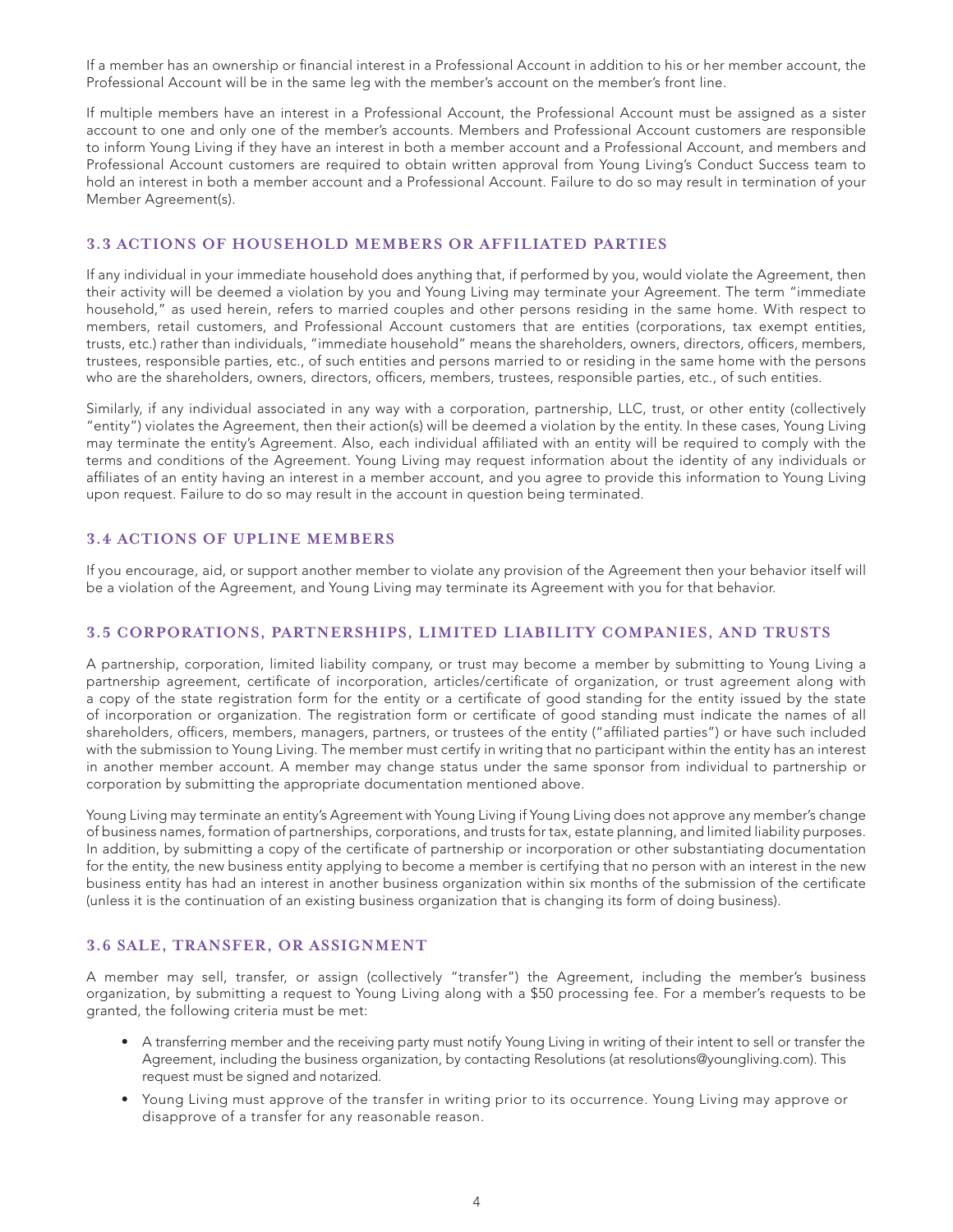- After the transaction, the transferring party must not retain any copies, digital or otherwise, of personal information belonging to the former downline sales organization.
- The receiving party must be (or must become) a member in good standing.
- If the receiving member has an existing business organization, he or she must first transfer rights under the business organizations or have a transfer in place and approved by Young Living before accepting the new Agreement.
- No changes in the transferring member's line of sponsorship or downline can result from the transfer.
- Before a transfer is approved, all debt obligations must be cleared and any policy violations must be resolved and met with Young Living's satisfaction.
- Before any transfer is approved, the transferring member and the receiving member must each follow all the terms of the Agreement.

As a receiving member of a pre-existing Agreement, the receiving member may be responsible for violations of the Agreement made by the transferring member in connection with the Agreement. Young Living may take action against a receiving member for violations of the Agreement by the transferring member in accordance with section 13.3.

### **3.7 INHERITANCE & SUCCESSION**

Upon a member's death or incapacitation, his or her business organization will pass to the member's legal heir(s) or legal representative(s) who provide (to conduct@youngliving.com) Young Living with proof of the member's death or incapacitation, appropriate legal documentation, a signed Agreement, and a W-9 form.

# **3.8 SEPARATION OF A YOUNG LIVING MEMBER BUSINESS**

You may, with others, operate a single business organization as a marriage partnership, regular partnership, corporation, or trust (the latter three entities are collectively referred to herein as "entities"). If your marriage ends in divorce or your entity dissolves, arrangements must immediately be made to assure that any separation or division of the business is accomplished so as not to adversely affect the interests and income of other business upline.

To ensure compliance with federal and state laws and regulations, during the proceedings of a divorce or entity dissolution, the divorcing spouses or a dissolving business entity must adopt one of the following methods of operation:

- One of the parties may, with consent of the other(s), operate the business pursuant to a notarized assignment in writing whereby the relinquishing party(ies) authorize(s) Young Living to deal directly and solely with the other party(ies). A notarized request from the person being removed is required. A new Member Agreement and W-9 form are required from the person remaining on the account.
- The parties may continue to operate the business organization jointly on a "business as usual" basis, whereupon all compensation paid by Young Living will be paid in the joint names of the members or in the name of the entity to be divided, as the parties may independently agree among themselves.
- The parties may operate the business pursuant to a court order involving parties.
- If one of these requirements is not met, Young Living will maintain the status quo as to how commissions are paid.

Young Living will not divide your business organization with a divorcing spouse or with affiliate parties of a dissolving business. Similarly, Young Living will not split your commission or bonus checks between you and a divorcing spouse or affiliate parties of a dissolving entity. Young Living will recognize only one Agreement and will issue only one commission check per commission cycle. Commission checks will always be issued to the same individual or entity, unless all parties to an Agreement agree that commissions will be due and paid to another party or by order of a court having jurisdiction over Young Living. If you have completely relinquished all of your rights as a former spouse or a former affiliate party to a Member Agreement, you are free to enroll as a new member under any sponsor of your choosing. However, in such case you will have no rights to any members or customers under the former Agreement. In that instance, you must develop the new business in the same manner as would any other new member.

# **3.9 ROLL UP**

When a vacancy occurs in a member organization due to the inactivity or termination of a member's Agreement, each member in the first level immediately below the terminated member on the date of the termination will "roll up," which means to move to the first level ("front line") of the terminated member's sponsor.

### **3.10 TAXES**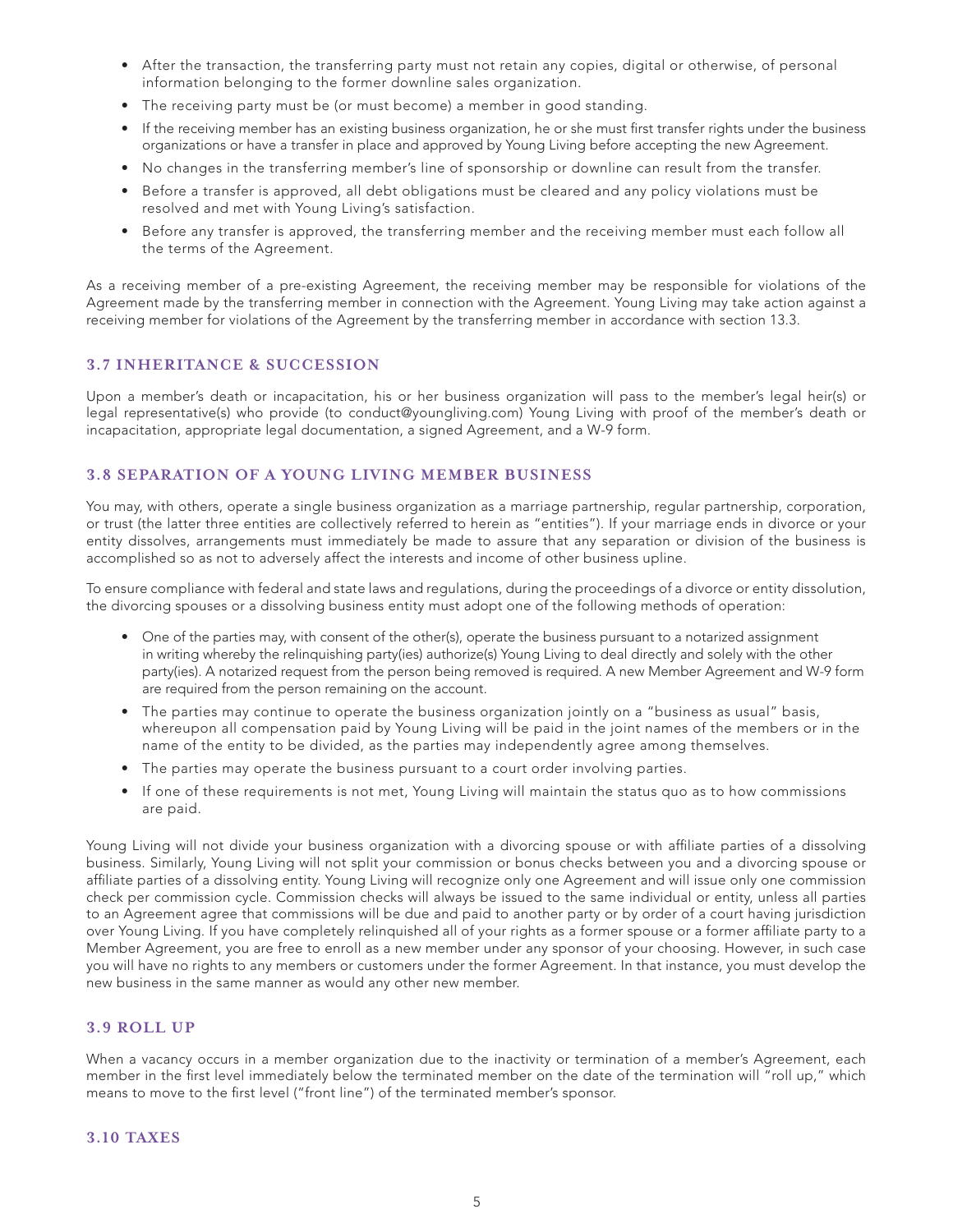## **3.10.1 INCOME TAXES**

You are responsible for complying with the tax laws in the jurisdiction where you reside. In the United States, you are responsible for paying all local, state, and federal income taxes on any earnings generated through your business organization. If you do not submit a valid Social Security Number (SSN), Federal Tax Identification Number (TIN), Employer Identification Number (EIN), or Individual Taxpayer Identification Number (ITIN) Young Living, as required by law, will withhold the legally required income tax from your commission check for backup withholdings until you provide Young Living with one. Any fines or penalties incurred by Young Living because of an incorrect SSN, TIN, or name will be your responsibility, and you agree to reimburse Young Living for these costs. Every year Young Living will provide an IRS Form 1099 MISC (Non-Employee Compensation) earnings statement to you if you are a U.S. resident who falls into one of the following categories:

- Had earnings over \$600 in the previous calendar year
- Made purchases during the previous tax year (January to December) in excess of \$5,000

Customers are not required to provide any tax information. Changes to a SSN, TIN, EIN, or ITIN must be received via a completed W-9 form. The name and TIN on a member's account must match IRS records. These forms must match the signature of the owner on the account. For tax reporting purposes, changes to these numbers will result in issuance of an additional 1099 in the same tax year. No previous 1099s may be reissued under the new SSN or TIN. Earnings made before the change will be reported on the original TIN. Earnings after any change will be recorded on the new TIN. When a business organization is owned by two or more individuals, taxes will be reported on the primary member's tax number.

### **3.10.2 SALES TAXES**

Young Living is required to collect and remit sales taxes on your behalf based on the published retail price of the product and according to tax rates of the state or country in the "ship to" address on any given order. Moreover, Young Living may be required by other countries to collect value added taxes, goods and service tax, harmonized sales tax, provincial sales tax, customs fees, or duties. You will be required to cover these additional fees.

If you have a physical business location within the United States where you are retailing product, as outlined in section 5.11, you can apply for sales tax exemption. Members may review the member sales tax exemption information located on the Member Resource page of the Virtual Office for specific instructions and documentation on how to apply for this exemption. Professional Account customers should contact professional@YoungLiving.com for these instructions and documents. Young Living reserves the right to verify the validity of any documents and evidence that you submit in applying for this exemption. If you are approved for sales tax exemption, you will be solely responsible for collecting and remitting sales taxes to the appropriate jurisdictional authorities. Any questions concerning retail sales tax requirements should be directed to your tax advisor.

# **3.11 INNAPROPRIATE BUSINESS PRACTICES**

# **3.11.1 NON-SOLICITATION**

Young Living and its members have made a large investment in the building their businesses. You benefit from those efforts. Young Living reserves the right to terminate a member's Agreement, if that member recruits any customers, Professional Account customers, or members (collectively "Young Living individuals") to participate in a competing business venture. A "competing business venture" means any business venture offering a similar or alternative products or services to those offered by Young Living. To protect the efforts of all members in building and maintaining their business organizations and customer bases, and in order to protect Young Living's interest and investment in its brand, members are required to abide by the policies of this non-solicitation section.

During the term of your Agreement, you are prohibited from directly, indirectly, or through a third party, recruiting any Young Living individuals to participate in a competing business venture, regardless of who initiates the contact. For a period of 12 months after voluntary or involuntary termination of this Agreement, you are prohibited from directly, indirectly, or through a third party, recruiting, regardless of who initiates the contact, any Young Living individuals to participate in a competing business venture: who were in your downline or upline at any time during the term of their Agreement with Young Living; with whom you had contact during the term of your Agreement with Young Living; or whose contact information (name, address, phone number, or email address, etc.) you obtained at any time during the term of your Agreement with Young Living. The prohibitions under paragraph include, but are not limited to, presenting or assisting in the presentation of competing business ventures to any Young Living individuals and implicitly or explicitly encouraging any Young Living individuals to join any competing business ventures.

During the term of your Agreement and for a period of 12 months after the termination thereof, you are further prohibited from offering any non-Young Living products, services, or competing business ventures in conjunction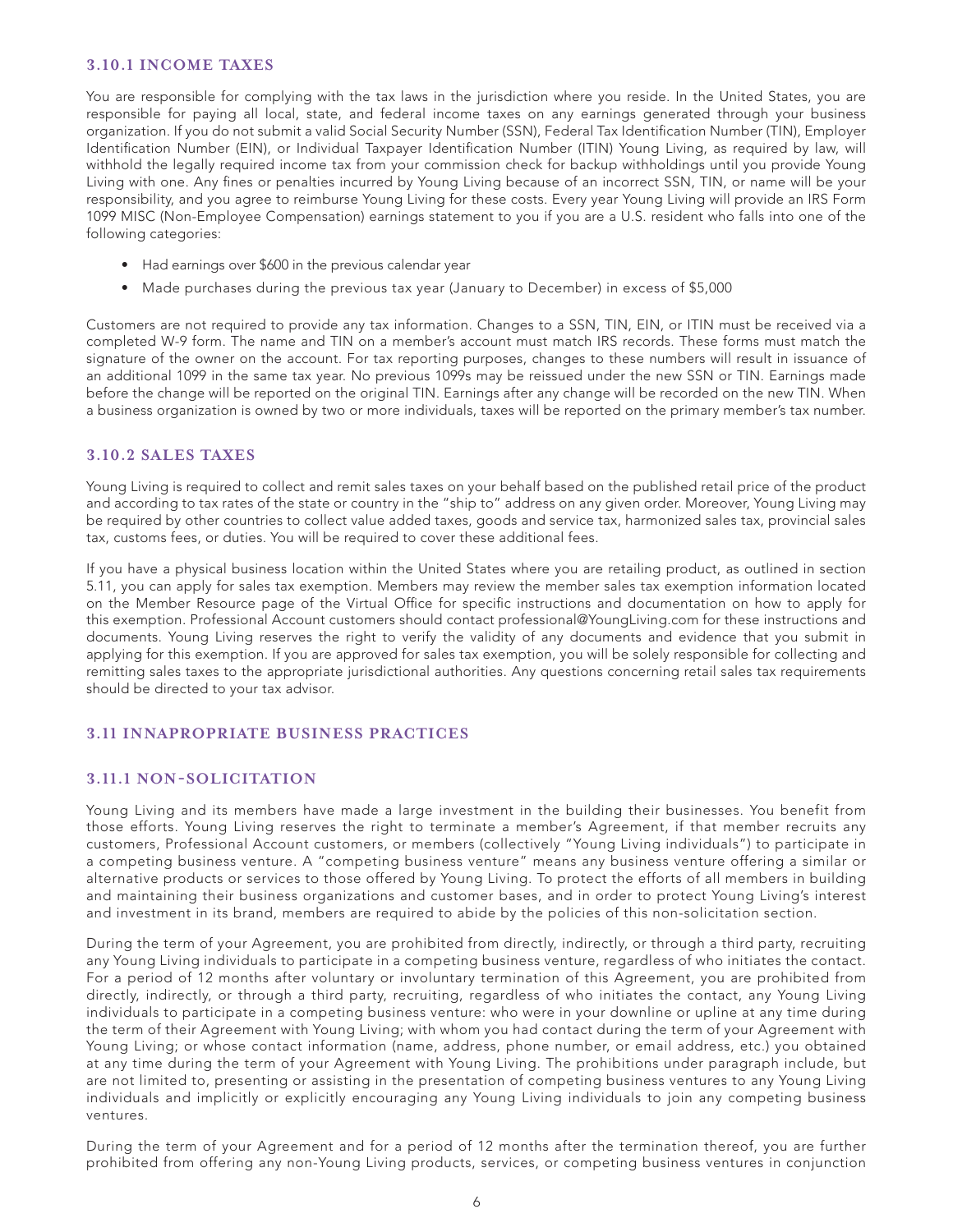with the offering of Young Living products, services or income opportunity or at any Young Living meeting, seminar, launch, convention, or other Young Living function.

Violation of any provision of this non-solicitation section constitutes your voluntary termination of this Agreement, effective as of the date of the violation, and the forfeiture by you of all commissions or bonuses payable for and after the calendar month in which the violation occurred. If Young Living pays any bonuses or commissions to you after the date of the violation, all bonuses and commissions for and after the calendar month in which the violation occurred will be refunded to Young Living. Young Living may seek and obtain both injunctive relief and damages for violations of this non-solicitation section. Young Living may, at its option, elect to enforce this policy by lawsuit in a court of competent jurisdiction in Utah rather than by arbitration. In addition to being entitled to a refund of bonuses and commissions and to damages, in the event a person or entity violates this non-solicitation section, Young Living and any member who experiences an adverse financial impact as a result of such person's or entity's violation of this non-solicitation section will be entitled to an accounting and repayment of all profits, compensation, commissions, remunerations, or other benefits that the person or entity directly or indirectly receives and/or may receive as a result of, growing out of, or in connection with any violation of this section. Such remedy will be in addition to and not in limitation of any damages, injunctive relief, other rights, or remedies to which Young Living is or may be entitled to by law or in equity. You recognize that the restrictions herein are reasonable and necessary to protect the legitimate business interests of Young Living and other members and that such restrictions will not prevent you from working or otherwise earning a living.

As used herein, the term "recruit" or "recruiting" means: (1) to enroll, enlist, or solicit an individual or entity to join a business, program, or organization, or attempt to do so; (2) to promote, influence, or encourage an individual or entity to join a business, program, or organization, or attempt to do so; or (3) to present, participate, or assist in the presentation of a business, program, organization, or its products to an individual or entity. Such recruitment constitutes a violation of this provision, whether or not the individual or entity ultimately terminates the relationship with Young Living. To constitute recruiting, such efforts or attempts may be performed either directly through personal contact (including, but not limited to, direct electronic messages or personal conversation) or indirectly through a third party. It is a violation of the Agreement to recruit any Young Living individuals to participate in a competing business venture, even if you do not know that the prospect is also a Young Living individual. It is your responsibility to first determine whether the prospect is a Young Living individual before recruiting the prospect to participate in a competing business venture.

# **3.11.2 NON-COMPETITION**

- To protect Young Living's brand identity and the integrity of members' businesses, if, during the term of the Agreement, you engage in a non-Young Living direct selling program, you will ensure that you operate your business organization separately and apart from your non-Young Living program. To that end:
- You may not display Young Living promotional materials, sales aids, products, or services ("promotional materials") with or in the same location as any non-Young Living promotional materials or in any manner or format that enables a viewer to contemporaneously view Young Living promotional materials and non-Young Living promotional materials. For example, you may not present Young Living promotional materials and non-Young Living promotional materials on or in the same tweet, post, text, brochure, other printed marketing material, signage, electronic, or other communication.
- You may not offer Young Living programs, opportunities, products, or services to prospective or existing customers or members in conjunction with any non-Young Living programs, opportunities, products, or services.
- You may not offer any non-Young Living programs, opportunities, products, or services at any Young Livingrelated meeting, seminar, convention, webinar, teleconference, or other event.

Notwithstanding the foregoing, during the term of the Agreement and for a period of six months after the termination by either party for any reason of the Agreement, you agree not to directly or indirectly serve in any capacity as a member, representative, consultant, employee, agent, officer, director, shareholder, partner, seller, distributor, or owner of or with DoTERRA International, LLC or any parent or affiliate company of this company. This restriction applies to any geographic market that you (or your business organization) serviced or within which you (or your business organization) physically worked during the term of this Agreement.

Reaching the rank of Diamond and above is very prestigious and requires a significant time commitment to Young Living. Additionally, members who have achieved the rank of Diamond and above are privy to additional Young Living confidential and trade secret information. To achieve this rank and participate in the Diamond leadership bonuses, it is important to be an example in all facets of the Young Living business and be dedicated to Young Living. Accordingly, notwithstanding the foregoing, during the term of the Agreement and for a period of six months after, once you have achieved the rank of Diamond or above, you will not directly or indirectly serve as a consultant, employee, agent, partner, seller, distributor, or owner of or with any other multilevel marketing, party planning, or other direct sales company, regardless of the type of products or services offered by that new entity. This restriction applies to any geographic market that you (or your business organization) serviced or within which you (or your business organization) physically worked during the term of this Agreement. Diamond-ranking members may, however, purchase products from other multilevel marketing, party planning, or other direct sales company companies solely for their personal use.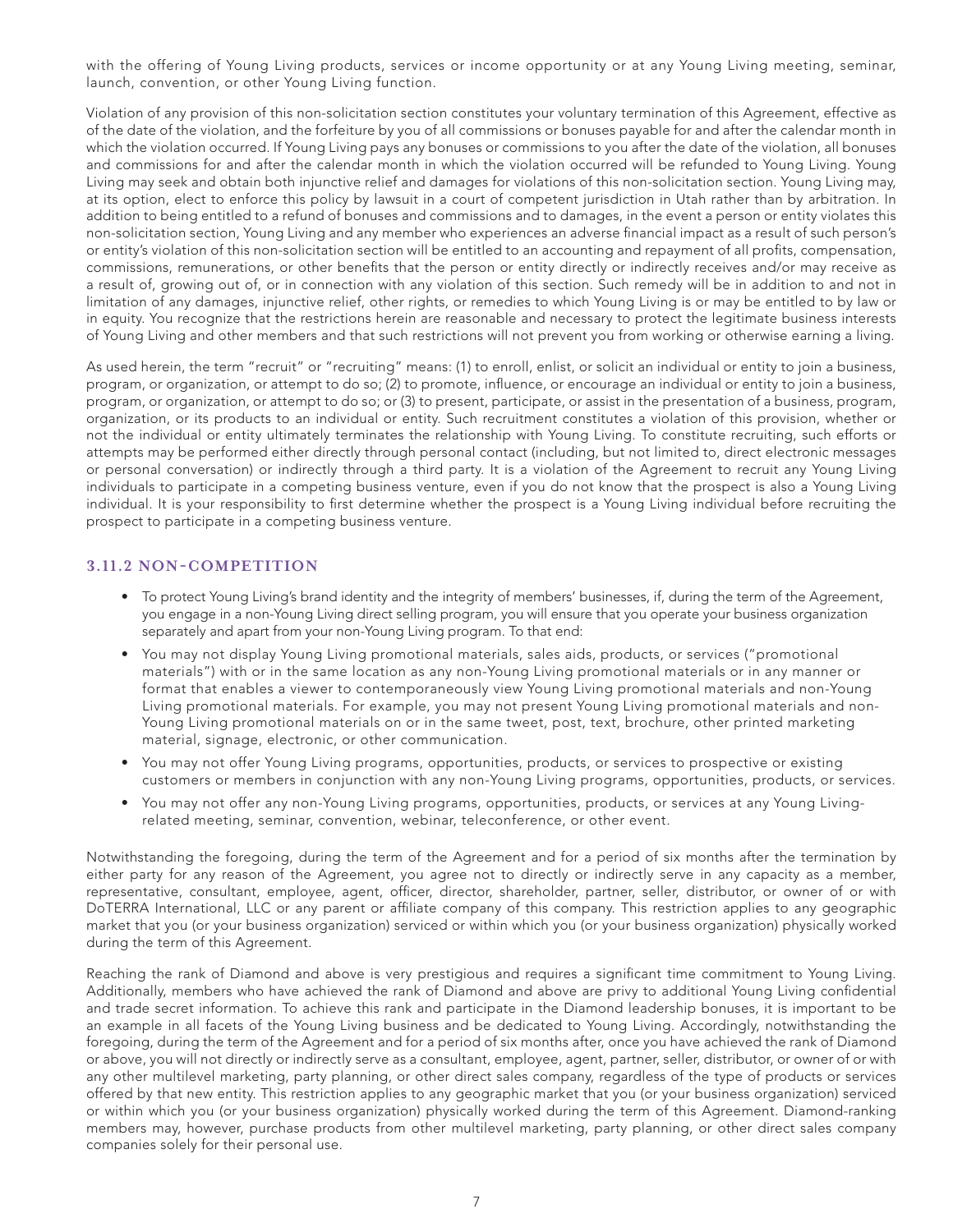You agree that Young Living has a protectable interest in its goodwill, customer base, member network, confidential information, and trade secret information. You further acknowledge that any breach of your non-solicitation, noncompetition, and confidentiality obligations of the Agreement will cause immediate and irreparable harm to Young Living for which monetary damages and other legal remedies could not adequately compensate. You further acknowledge that the non-solicitation, non-competition, and confidentiality of the Agreement are reasonable and necessary to protect, maintain, and preserve the legitimate business interests of Young Living and other members and restrict your conduct only to the extent necessary to protect, maintain, and preserve such business interests. You further warrant that you understand the legal and other consequences of entering into the non-solicitation, non-competition, and confidentiality covenants and agreements contained in the Agreement and that the enforcement of these provisions will cause no undue hardship to you. You agree that the restrictions herein will not prevent you from working or otherwise earning a living. If any restriction contained in the non-solicitation, non-competition, and confidentiality sections of the Agreement is deemed to be unenforceable by a court of competent jurisdiction, you agree that such court will modify and enforce such restrictions to the extent it believes to be reasonable under the circumstances existing at that time.

#### **3.11.3 TARGETING OTHER DIRECT SELLERS**

Young Living does not condone members specifically or consciously targeting the sales force of another direct sales company to sell Young Living products or to become members for Young Living. Nor does Young Living condone the solicitation or enticement of members of the sales force of another direct sales company to violate the terms of their contract with such other company. Should you engage in such activity, you bear the risk of being sued by the other direct sales company. If any lawsuit, arbitration, or mediation is brought against you alleging that you have engaged in inappropriate recruiting activity of its sales force or customers, Young Living will not pay any of your defense costs or legal fees, nor will Young Living indemnify you for any judgment, award, or settlement.

#### **3.11.4 CROSS-LINE RECRUITING**

To ensure compliance with federal and state laws and regulations, actual or attempted cross-line recruiting or sponsoring is strictly prohibited and will not be tolerated. "Cross-line recruiting" is defined as (a) the enrollment, indirect or otherwise, of an individual or entity that already has a current membership with Young Living or who has had an Agreement within the preceding six calendar months within a different line of sponsorship; (b) training current members from different lines of sponsorship how to change sponsors in a non-permitted way in order to facilitate their move to your organization; or (c) aiding, encouraging, or facilitating the actions outlined in (a) or (b) of this definition. The use of a spouse's or relative's name, trade names, DBAs (Doing Business As), assumed names, corporations, trusts, Federal Tax Identification Numbers, or fictitious identification numbers to circumvent this policy is strictly prohibited. This policy and its enforcement are required to prevent Young Living and its members from violating certain federal and state laws and regulations prohibiting such activity.

### **3.11.5 BONUS BUYING AND STACKING**

To ensure compliance with federal and state laws and regulations, the following activities are strictly and absolutely prohibited and may result in the termination of your Agreement:

- Enrolling members without their knowledge
- Signing the Agreement for another person or entity without their knowledge
- Fraudulently enrolling another person or entity as a member, Professional Account customer, or customer
- Enrolling fake individuals or entities as members, Professional Account customer, or customers
- Providing financial assistance to members, buying products, or drop shipping through another's account for the purpose of increasing the payout of your business organization
- Purchasing more product than you can reasonably consume or re-sell in the pursuit of commissions, bonuses, or other compensation

# **3.12 INTERNATIONAL**

Compliance with foreign laws regarding intellectual property, data privacy and protection, customs, taxation, literature content, and other direct selling guidelines is critical to successful international expansion of Young Living into new markets. Consequently, you are authorized to recruit and sponsor other members only in countries in which Young Living is authorized to conduct business, as listed in official Young Living literature, and only when following the Policies and Procedures of those countries. Unauthorized premarket opening activity may jeopardize Young Living's ability to enter a new market and may result in loss of opportunity for many other members. Because of the severe possible consequences, Young Living may terminate its Agreement with members who engage in unauthorized premarket opening activity. You are not authorized to register product, trade names, trademarks, patents, web domains, or IP addresses in any country for or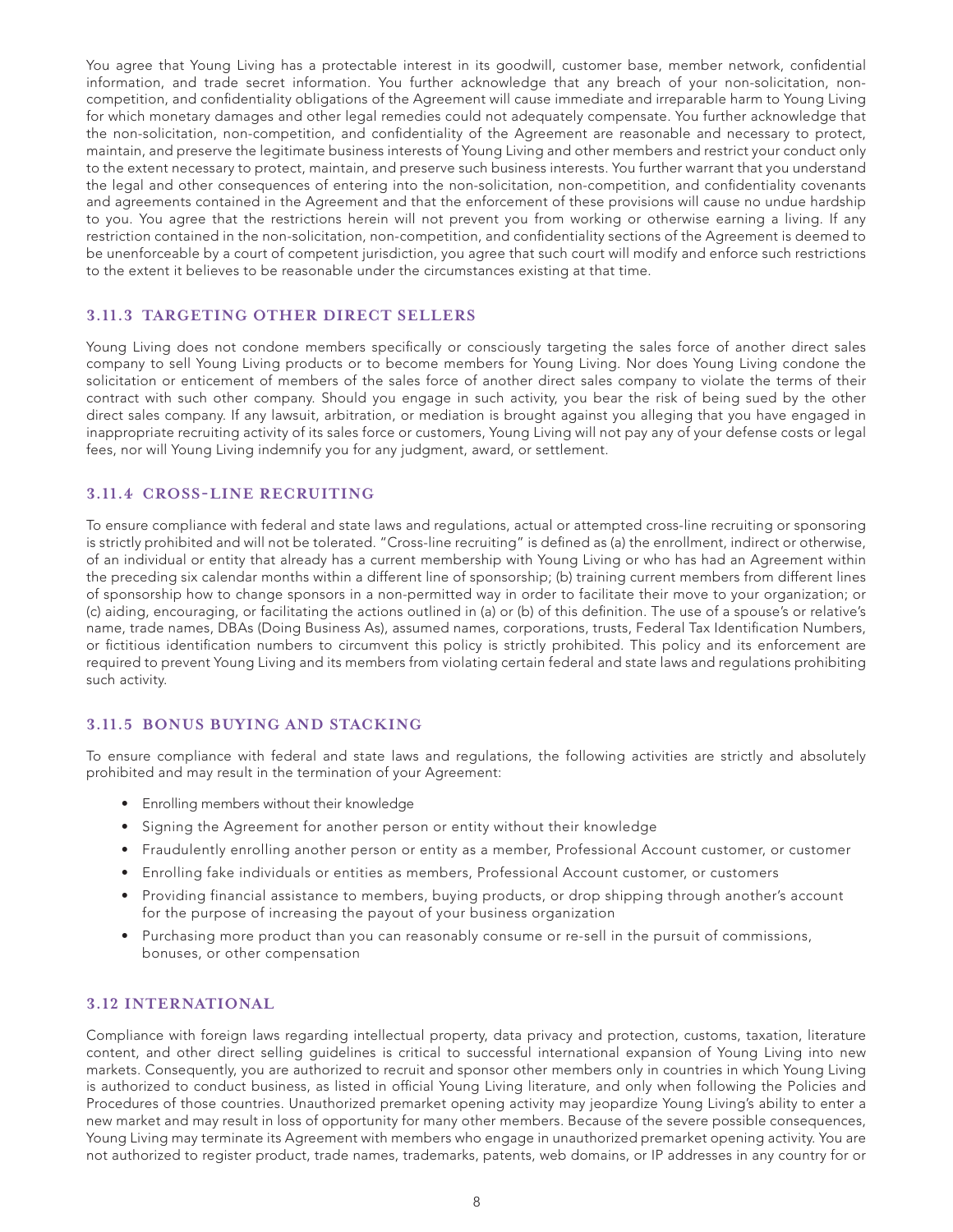on behalf of Young Living. You agree to indemnify Young Living for any such activity of yours that damages Young Living, including, but not limited to, loss of profit, loss of goodwill, any damages, and reasonable attorneys' fees.

If you want to sponsor members in a country officially recognized as open, you must do all the following:

- Be in good standing in the country of residence.
- Read, understand, and agree to follow the Young Living Policies and Procedures in place for that country.
- Agree to follow all applicable laws of that country.
- Agree to any tax withholdings that may be required for that country.

These Policies and Procedures apply only to sales by members in the United States and sales to customers in the United States. If Young Living authorizes you to sell products to customers in another territory, then there may be additional terms and/or another set of Policies and Procedures to which you agree to be bound. You agree not to market or sell Young Living products to others outside the United States. Only products that have been registered for sale in the United States may be promoted and sold in the United States.

Without expanding the foregoing, members may sponsor and/or enroll members globally but only in countries where Young Living is registered with the government to do business. Only products that have been registered for sale in that same country may be promoted and sold and such sales must comply with any authorizations by Young Living and terms or policies related to sales in those countries. Members may not import products into any country that are not legally importable or saleable. You agree to follow all laws in any country in which you sponsor members, including, but not limited to, all direct selling laws, all solicitation laws, all advertising laws, all claims laws, all tax laws, and any other laws that apply to operating a business organization in a foreign country.

If you are not a resident of the United States, then you agree that all services you perform in connection with your Young Living business are performed outside the United States. If you perform services within the United States in connection with your Young Living business, to ensure compliance with federal and state laws and regulations, you agree to and will contact Young Living at usbusinesstrips@youngliving.com within 30 days of performing such services to report the time you spent in the United States on business activities in connection with your Young Living business.

#### **3.13 NOT FOR RESALE (NFR) PRODUCTS AND LOCATION WHERE SERVICES ARE PERFORMED**

In some countries, members may purchase Young Living products on a not for resale (NFR) basis as customers. If you purchase NFR products, it is against the law for you to resell them.

### **3.14 ANTI-BRIBERY**

You and your agents, employees, or consultants must not pay or give, or offer or promise to pay or give, any money or anything of value to any government official or employee, political party, or candidate for political office (collectively referred to as "government recipient")—or to any person, while knowing or having reason to know that all or a portion of such money or thing of value will be paid or given to, or offered or promised to, directly or indirectly, any government recipient—for purposes of obtaining an unfair advantage or influencing any act or decision of a government recipient or inducing a government recipient to use his, her, or its influence with the government or instrumentality thereof to affect or influence any act or decision of such government or instrumentality, and you will cause your employees, officers, agents, and subconsultants to do likewise.

#### **3.15 REPACKAGING, RELABELING, AND QUALITY CONTROLS**

To ensure compliance with federal and state laws and regulations, you may not relabel, alter the labels of, repackage, or refill any Young Living product. Young Living's products must be sold in their original containers only. You will not remove, deface, or modify any serial number, UPC code, batch or lot code, or other identifying information on products or packaging. You will cooperate with Young Living in the investigation and resolution of any quality or customer service issues related to sales of Young Living products, including disclosing information regarding product sources, shipment, and handling. You will not remove, translate, or modify the contents of any label or literature on or accompanying the products, unless directed to do so by Young Living. You will comply with all instructions provided by Young Living regarding the proper care, storage, and handling of the products. Specifically, all Young Living products must be stored in a cool dry place, away from direct sunlight. You will regularly inspect Young Living inventory for products that are expired or that will expire within 60 days and will not sell such products. You will provide current contact information to customers and make it known to customers that you are available to answer questions, provide advice, and respond to customer concerns both before and after the sale of products. You will respond to any questions or concerns from their customers relating to product information, proper usage, or other inquiries. When responding to customer questions or concerns, Young Living recommends that you consult Young Living materials, refer to and use available educational tools, or contact Young Living directly. You will cooperate with Young Living with respect to any product recall or other consumer safety information dissemination efforts.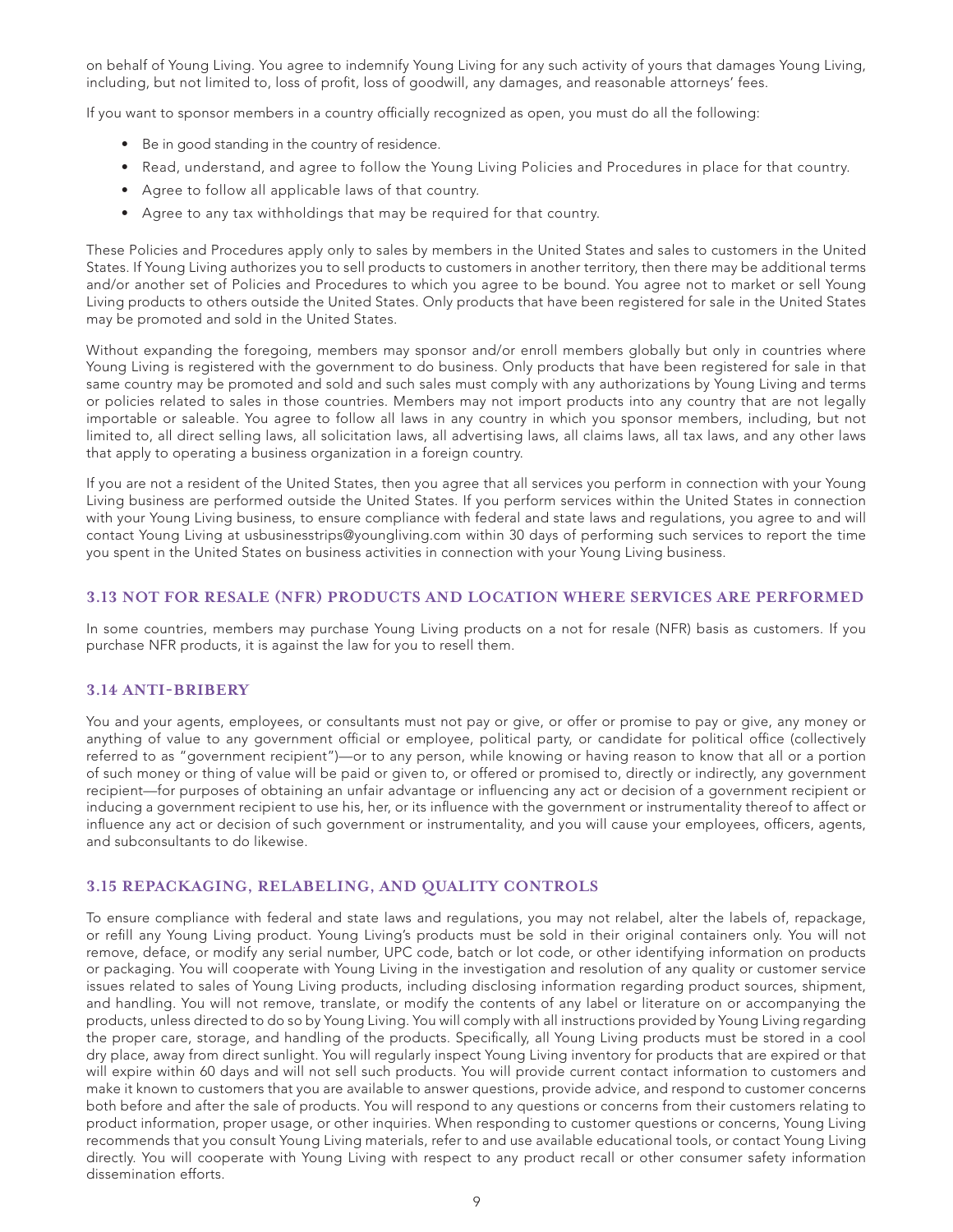Young Living strongly recommends that you do not use Young Living products as ingredients in or components of any product for resale. If a member uses Young Living products as an ingredient of any product for resale, the member is strictly prohibited from using Young Living trademarks or logos in conjunction with selling such product. Such relabeling or repackaging could result in severe criminal penalties. Young Living may terminate its Member Agreement with you for violation of this section. Additionally, you agree to indemnify Young Living against any harm resulting from a violation of this section, including but not limited to a use of Young Living products as an ingredient and the repackaging or relabeling of any of its products.

# **3.16 CONFIDENTIALITY AGREEMENT**

As a member of Young Living, you may be supplied with information that is of a confidential or proprietary nature such as genealogical and organization reports, customer lists, customer information developed by Young Living or developed for and in behalf of Young Living by members (including, but not limited to, customer and member profiles, personally identifiable information, and product purchase information), member lists, manufacturer and supplier information, business reports, commission or sales reports, marketing strategies and plans, product formulas, product information, promotional information, and other financial and business information ("confidential information"). Young Living does not guarantee that the confidential information is complete, accurate, of satisfactory quality or fit for any purpose and you agree to accept Young Living's confidential information "as is". In disclosing the confidential information, Young Living does not undertake to provide any additional information to update or correct any inaccuracies in the confidential information.

All confidential information (whether in written, oral, or electronic form) is transmitted to you in strictest confidence on a need-to-know basis for use solely in your business organization for Young Living business purposes only. In certain instances (for example, with respect to promotional information supplied to high-ranking members in advance of the applicable promotions), you may not share such information within your business organization until the promotion is disclosed to all members by Young Living. You will keep such information confidential, adopt reasonable security practices to safeguard the confidentiality of the information, and must not disclose any such information to a third party directly or indirectly unless such disclosure is required by law. You and your business organization agree to indemnify Young Living against damages incurred from any and all such unauthorized disclosures caused by you. You must not use or disclose the information to compete with Young Living or for any purpose other than for promoting Young Living's program and its products and services. You may use and disclose the confidential information only in strict accordance with the conditions and restrictions that Young Living may require from time to time (for example, highranking members may not disclose promotional information made available early to them to anyone else—including within their downline—until Young Living makes such promotional materials generally available to all members). Upon termination by either party, for any reason, of the Agreement, you must discontinue the use of such confidential information and destroy or promptly return to Young Living any confidential information in your possession. Without limiting your obligations as set forth in this section 3.15, Young Living may further require a signed nondisclosure agreement before releasing any business information to you and may require you to certify that you have returned or destroyed all confidential information upon termination of your membership.

In the event of termination by either party for any reason of the Agreement, the obligations contained in this section survive and are subject to legal enforcement by injunction, damages, and all other available remedies. You further agree that in the event Young Living prevails in any legal action to enforce its rights under this section, Young Living will be entitled to all costs and reasonable attorneys' fees incurred in enforcing its rights under this section.

# **3.17 AUTHORIZATION TO TRANSFER AND DISCLOSE PERSONAL INFORMATION**

To provide support for your business organization, you consent to the terms of the Young Living Privacy Policy and authorize Young Living to disclose personal and/or confidential information provided to Young Living in connection with your business organization or that you have developed as a result of your activities as a member. You authorize Young Living to transfer and disclose this information to its parent and affiliate companies, to your upline to ensure proper upline support to you and your business organization, and to applicable government agencies or regulatory bodies if required by law. You also authorize Young Living to share this information with companies we do business with who offer products or services we believe may be of interest to you and your customers; you may opt out of this sharing by contacting Member Services at 1-800-371-3515. You also authorize Young Living to disclose your personal contact information to members of your downline.

You further authorize Young Living to use your personal information for member recognition and marketing materials.

# **3.18 AUTHORIZATION TO TAKE AND USE YOUR PHOTO OR VIDEO**

By becoming a member, you consent to having your image captured in photographs or videos at various Young Livingsponsored events by Young Living staff and to have those images used by Young Living as it sees fit in advertising and marketing materials. You will not be compensated for this usage. If you have a religious or moral objection to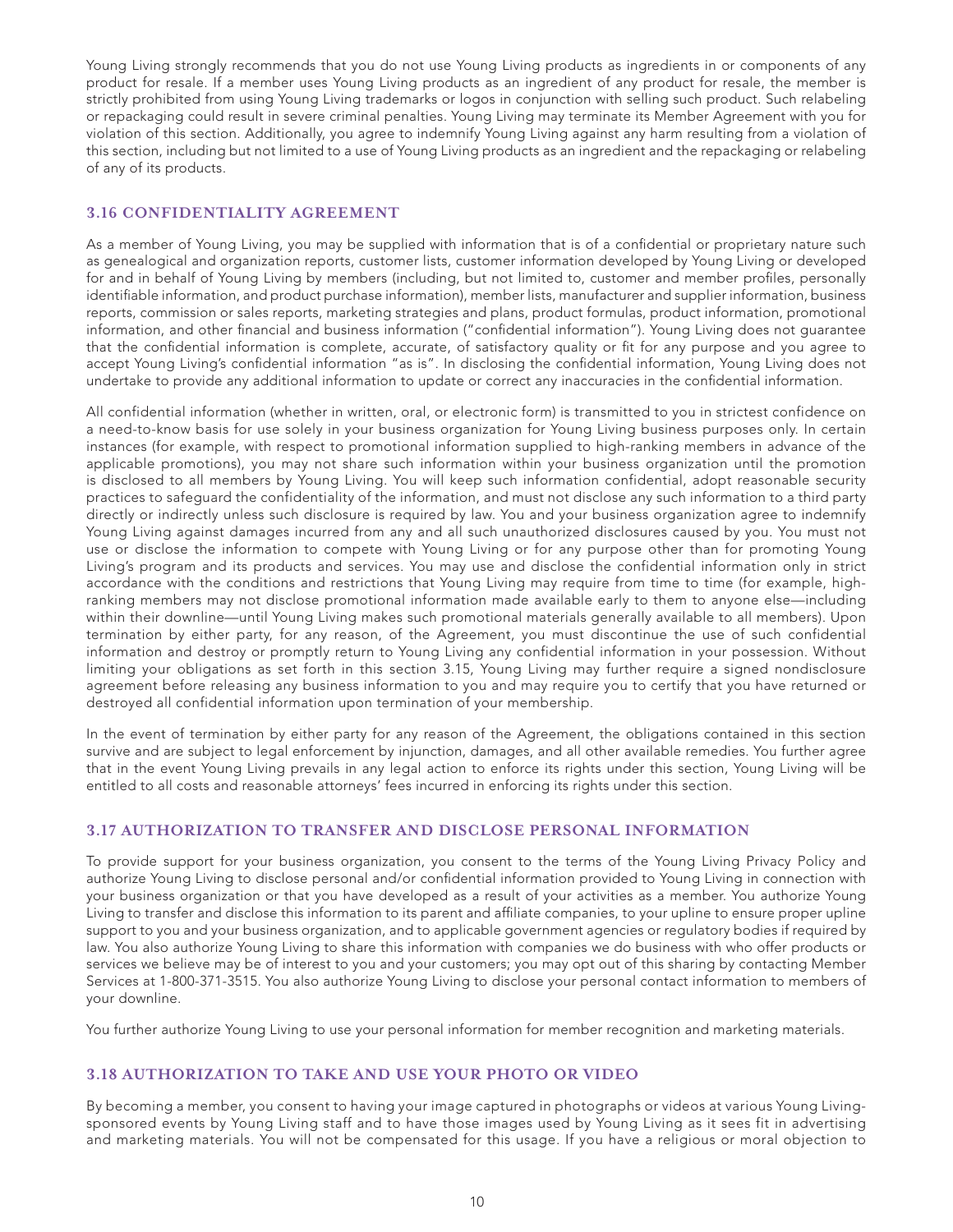having your picture taken or appearing in a video, it is your responsibility to notify a member of Young Living's staff at the event where photographs and videos are being taken. The provisions of this section will permanently survive the term of the Agreement.

# **3.19 RANK RECOGNITION**

The Young Living Compensation Plan pays compensation based on different ranks and the criteria set forth in that plan. Each month you may qualify for payment according to the rank in which you qualify. Members are recognized by Young Living in various ways and at various times as they achieve certain ranks. To be recognized at and enjoy the perks of a new, higher rank that is Silver or above, you must qualify for that rank (or above) for one month. In order to maintain recognition at a rank of Silver or above, after initially qualifying for that rank, you must requalify for that rank (or above) again within six months of the last month in which you qualified for that rank. If you fail to requalify for a rank for six consecutive months, you will be recognized at the highest rank you qualified for during that six month period on the seventh month and be required to requalify for the higher rank for at least one month before you can be recognized at the higher rank again.

To be recognized at a Young Living event, you must maintain that rank, as outlined above, and not be under a compliance hold or investigation. Requirements to attend recognition retreats are published at YoungLiving.com.

### **3.20 NON-EXCLUSIVITY**

Young Living does not grant you or any member or Professional Account customer, individually or as a group, an exclusive territory or exclusive right to any sales channel for Young Living's products or services. You are also not required to pay franchise fees. Young Living reserves the right to offer its products and services through any sales channel and territory, including, but not limited to, through its Professional Account program, its digital commerce website, and other companies (e.g., a direct sales company in China or an e-commerce platform).

#### **3.21 NON-DISPARAGEMENT**

Members must not disparage, slander, or defame Young Living, other members, Young Living employees, or Young Living founders. You, however, may give honest reviews of Young Living products and services, including negative reviews, either verbally or in writing without violating this clause so long as the reviews are accurate, honest, and not misleading. Reviews of Young Living products or services by Young Living members must also not be libelous, harassing, abusive, obscene, vulgar, sexually explicit, or inappropriate with respect to race, gender, ethnicity, or other intrinsic characteristics. Violations of this section constitutes a material breach of the Member Agreement and may result in Young Living terminating its Member Agreement with the breaching member.

### **4. SPONSORING OTHER MEMBERS**

### **4.1 SPONSORING**

You have the right to sponsor new individuals as members. The person who initially introduced and referred the member to Young Living is the enroller. Each prospective member has the ultimate right to choose his or her own sponsor. If two members claim to be the sponsor and/or enroller of the same new member or customer, the new member or customer has the right to choose between the two within the first 30 days of enrollment.

#### **4.2 SPONSORING ONLINE**

When sponsoring a new member through the online enrollment process, you may assist the new applicant in filling out the enrollment materials. The applicant must personally review and sign to the online Agreement. You may not fill out the online application and Agreement for the new member.

## **4.3 PRIVACY**

You must safeguard and protect all private information provided to you by members, Professional Account customers, and customers in the operation of your business organization in accordance with the Young Living Privacy Statement available at YoungLiving.com. You may not sell any of the private information or otherwise retain, use, or disclose the private information for purposes outside of the business relationship contemplated by this Agreement. Additionally, you agree to use and store the private information according to the following data storage guidelines:

• Store hard copies of the private information in a secure location where only you can access it, in a locked cabinet if possible.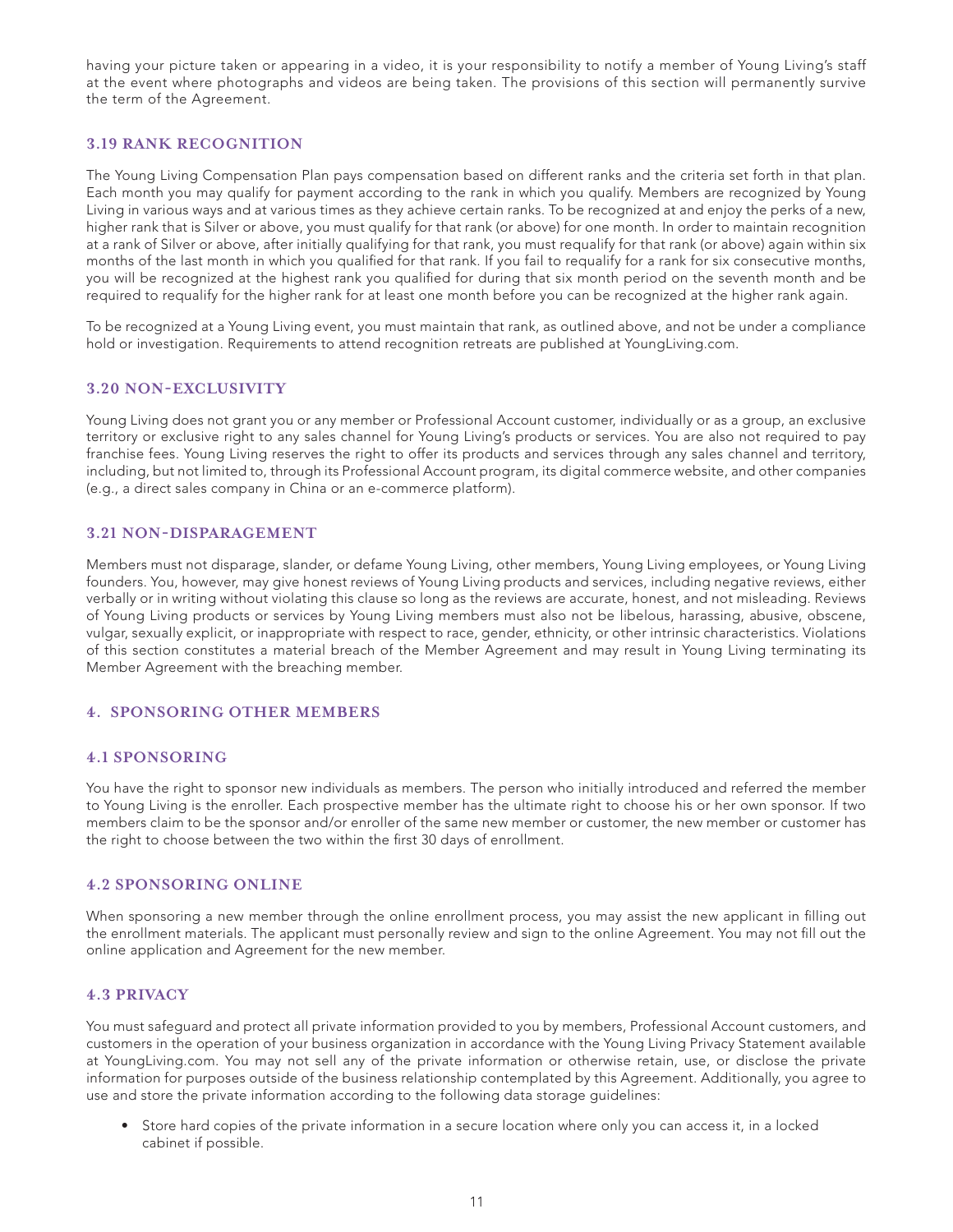- View electronic copies of the private information only on password protected computers, laptops and devices, to which the you have exclusive access.
- In cases where saving electronic documents is necessary, save private information to password protected computers, laptops, and devices to which you have exclusive access and do not save any private information to any portable storage device (memory sticks, external hard drives, etc.).

# **5. ADVERTISING**

# **5.1 USE OF YOUNG LIVING MATERIALS**

To prevent inadvertent errors or illegal claims, you should strive to use the current Young Living marketing materials, literature, and official claims and text when advertising and describing Young Living's products or programs. The materials should be used in context so as not to be misleading.

### **5.2 MEMBER-DEVELOPED ADVERTISING MATERIALS AND PRODUCTS**

If you choose to produce or use advertising materials that were not developed by Young Living, you must clearly identify that the material is from an "Independent Member" or "Independent Distributor" and not Young Living and explicitly state that the materials have not been approved or endorsed by Young Living. You are not permitted to use Young Living corporate letter head or any other representation that you are an employee of Young Living.

Any use of advertising materials not produced by Young Living must be compliant with all applicable laws and these Policies and Procedures. Such material must be produced in a professional and tasteful manner to protect the Young Living brand. Material must not be used that reflects poorly upon Young Living. You agree that Young Living may request the removal or discontinuation of use of member-developed advertising materials and you agree to promptly comply with all such requests.

### **5.3 ADVERTISING CLAIMS AND REPRESENTATION**

### **5.3.1 PRODUCT CLAIMS**

To ensure compliance with federal and state laws and regulations, members are prohibited from making inaccurate and impermissible claims about any Young Living products. You must not make any claim that Young Living products are intended for use in the diagnosis, cure, mitigation, treatment, or prevention of disease, including in a personal testimonial. You must also avoid making any statements and claims that are false or misleading concerning Young Living's products.

# **5.3.2 INCOME CLAIMS**

Federal law prohibits individuals engaged in direct selling or network marketing from making any false, misleading, or potentially misleading claims regarding earnings, income, or lifestyles.

You are prohibited from making improper income claims, which includes any testimonial, statement, or other representation, whether written or oral, that pertains to the following in connection with the Young Living business opportunity:

- Exaggerated or guaranteed incomes, earnings, or profits
- Hypothetical, potential, or estimated incomes, earnings, or profits that are in any way misleading
- Exaggerated or luxurious lifestyles
- Any other false, untruthful, incomplete, or otherwise misleading or potentially misleading information regarding income, earnings, or lifestyles

For example, you may not state or imply that operating a Young Living business will lead to:

- Early retirement
- Income equivalent to a full-time career ("career-level income")
- A luxury lifestyle
- A large home
- Luxury automobiles
- Exotic vacations
- A spouse no longer having to work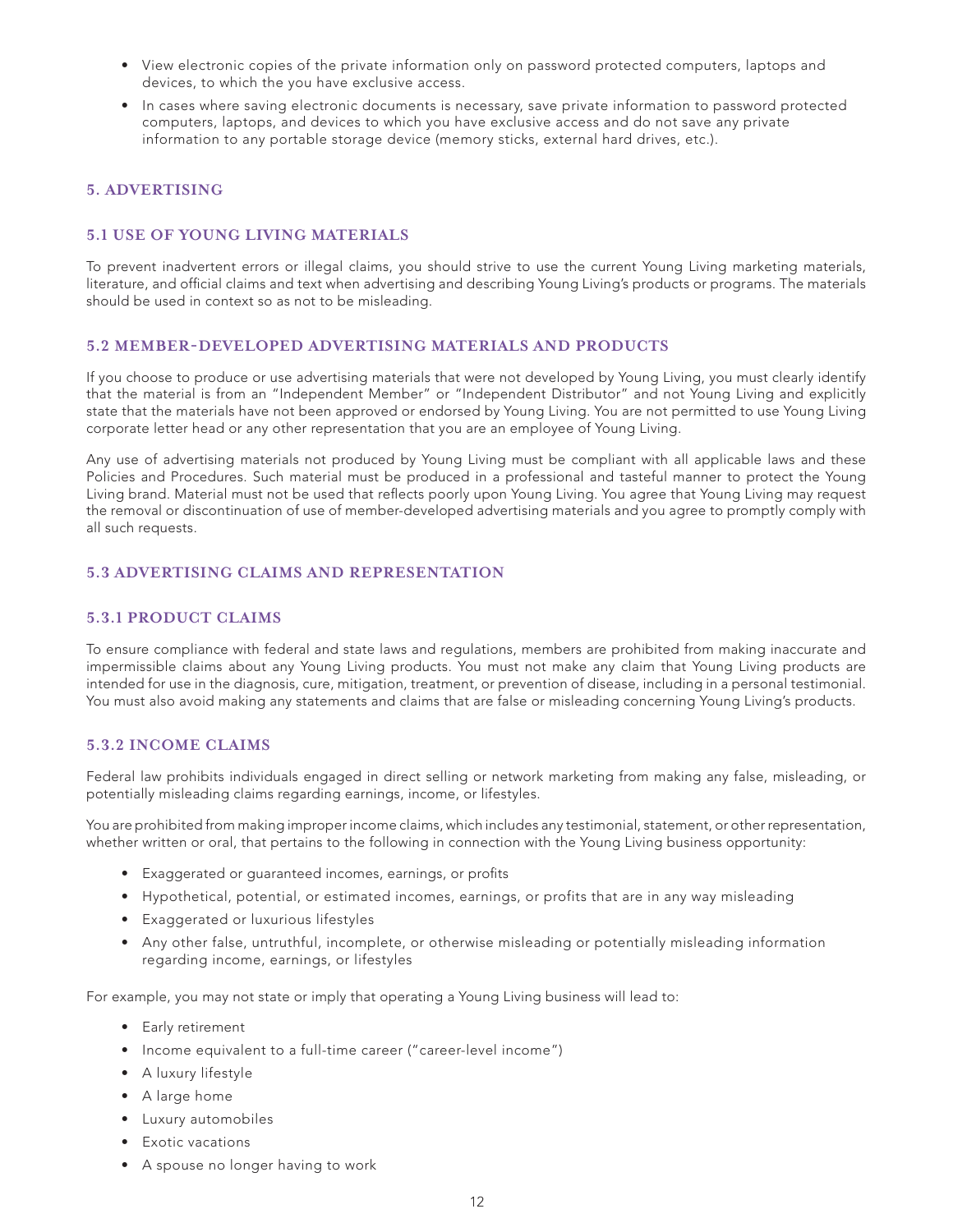- Financial freedom
- Or anything similar thereto

Additionally, you may not mention Young Living in a social media post near one suggesting a luxurious lifestyle. Further, you may not disclose the amount of any bonus or commission you receive from Young Living, including images of any commission check or any images of bank accounts, balances, tax statements, or similar financial records.

Young Living has prepared an Income Disclosure Statement (IDS) designed to convey truthful, timely, and comprehensive information about the income that its members have earned. The IDS is a tool that assists members to understand the income opportunity and should be shared in its entirety. Members should not share a portion of the IDS without directly linking to it or disclosing the entire document. A copy of the IDS is available online at YoungLiving.com/ids. Any time that you present or discuss the Young Living business opportunity, you MUST provide any prospective members with a copy of the IDS. The copy of the IDS must be visible at the same time the information is provided (i.e., not via a hyperlink), and Young Living recommends using the enlargeable thumbnail image provided at YoungLiving.com/ids.

# **5.3.3 COMPENSATION PLAN CLAIMS**

When presenting or discussing the Compensation Plan, you must provide any prospective member with a copy of the IDS. You must never represent that individuals can be successful without diligently applying themselves over an extended time period. Examples of misrepresentations include:

- Anyone can succeed with little or no effort.
- Failure to succeed is just a lack of effort.
- The system will do the work for you.
- Just get in and your downline will build through spillover.
- Just join and I will build your downline for you.
- The company does all the work for you.
- You don't have to sell anything.
- All you must do is buy your products every month.

# **5.3.4 INDEMNIFICATION FOR UNLAWFUL ADVERTISING STATEMENTS**

You are fully responsible for all verbal and written statements you make regarding Young Living products, services, and the Compensation Plan that are not expressly contained in official Young Living materials. You agree to indemnify Young Living and Young Living's directors, officers, members, shareholders, managers, employees, and agents, and hold them harmless from any and all liability, including judgments, civil penalties, refunds, attorneys' fees, court costs, or lost business incurred by Young Living from any liability arising from or related to your actions in the promotion and operation of your business organization. This provision will survive the termination of the Agreement.

# **5.4 TRADEMARKS AND COPYRIGHTS**

The name Young Living, Young Living Essential Oils, YL, YLEO, and all other names that may be adopted by Young Living or its subsidiary or affiliate companies or used by those entities as trade names, product brand names, trademarks, logos, slogans, hashtags, web addresses, or URLs are herein referred to as "Young Living trademarks" and are owned by Young Living.

During the term of your Young Living membership, and only during that term, you are authorized to (a) copy and use the photographs made readily accessible on Young Living's Flickr® page (or other future-used free websites or services), the text of product and service descriptions provided by Young Living, and the videos posted to Young Living's online video sites (e.g., Young Living's Vimeo® and YouTube® pages) and (b) use, except as prohibited herein, Young Living's trademarks (excluding Young Living's company logos) solely in connection with the development of online and printed materials for use in building and managing your business organization.

You may not, however, use these copyrighted materials or the Young Living trademarks in connection with any activity outside the scope of your Agreement without Young Living's written authorization, nor may you sell materials containing these properties (e.g., marketing materials, including physical or electronic), essential oil accessories, swag, software or mobile apps, branded merchandise, books, brochures, movies, or other products that you sell to others (including other members), directly or indirectly. Upon termination of the Agreement, this license will automatically terminate, and you must immediately cease all use of Young Living trademarks, text, photographs, and video.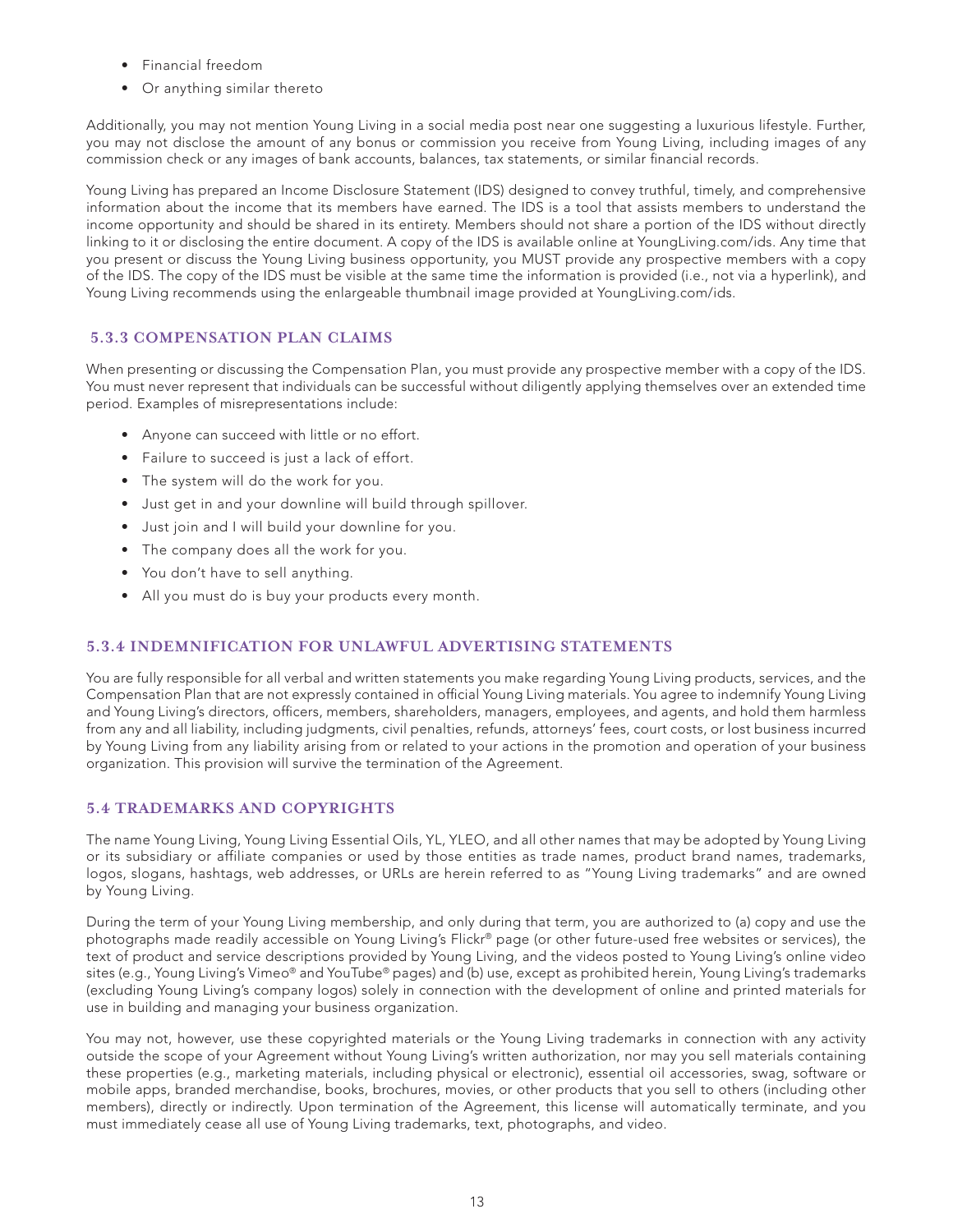You are prohibited from applying for, owning, or registering any Young Living trademark, in whole or in part, or any confusingly similar mark as a trademark in any jurisdiction in the world. In the event you do so or have done so, you hereby agree to assign, at no cost, the trademark registration or application to Young Living within 10 days of Young Living's written request.

You are prohibited from using any Young Living trademark (or confusingly similar terms) in connection with any online paid marketing program or effort, including pay-per-click online advertising, Google AdWords, paid social ads, video content, content syndication, and display marketing.

# **5.5 DOMAIN NAMES AND EMAIL ADDRESSES**

You may not use, register, or own any internet domain name, either in the U.S. or abroad, that includes any Young Living trademarks or any derivative thereof. Nor may you incorporate or attempt to incorporate any Young Living trademarks or any derivative thereof into any email address. In accordance with this policy, all existing member-owned domain names that violate this provision will be expected to be brought into conformance within three months of notification of a violation by Young Living. In limited circumstances, an infringing domain name or email address registration may be allowed to exist upon the signing of an annual trademark license agreement with Young Living, which will also carry a license fee. Such license agreements may be offered by Young Living at any time, and those members with nonconforming domain name registrations who do not make such an agreement with Young Living will be expected to transfer those registrations to Young Living within the three-month time period noted above.

### **5.6 INTERNET POLICY**

Many members and Professional Account customers will use the internet to promote their businesses using websites, blogs, and social media. To ensure compliance with federal and state laws and regulations, any website or online application used to promote Young Living, Young Living products, or Young Living events must display a current Young Living Independent Member logo in a prominent location so that visitors to the sites are not given the impression that it is an official Young Living site. Additionally, any website or online application used to promote a member or Professional Account customer's business must include the member's member number or the Professional Account customer's Professional Account number.

To ensure compliance with federal and state laws and regulations, any use of the internet to promote a member's or Professional Account customer's business may include current product descriptions, photographs, videos, and other media made available to members and Professional Account customers by Young Living (e.g., through the official Young Living website, the Virtual Office, or the Young Living Flickr® account). However, these sites may not (a) use Young Living's trade dress; (b) make any improper product, income, or Compensation Plan claims; (c) contain false or misleading information; (d) collect, store, process, or transmit member or customer confidential information; (e) use old or outdated product descriptions, photographs, videos, and other media, or (f) have the appearance that it is operated by Young Living or any third party (meaning anyone other than the member or the Professional Account customer).

When using social media, members and Professional Account customers may not use as their username, account name, or other identifier (collectively "username") any of Young Living's trade names, company names, or any other name that may be confused with Young Living Essential Oils or suggest Young Living's sponsorship thereof. Usernames may, however, include the name "Young Living," if they also include "Independent Member" or a similar identifier that effectively distinguishes it from a Young Living account.

Further, to ensure compliance with federal and state laws and regulations, members and Professional Account customers may use websites to also sell Young Living products (with the exception of sites prohibited by section 5.8 below), but if they do, then they are also subject to the above and following conditions:

- Such site must be operated by the member or Professional Account customer in his or her legal name or registered fictitious name, conspicuously state such name, mailing address, telephone number, and email address (collectively, "site holder information"), and such site holder information must be included with any shipment of products.
- The member or Professional Account customer must register the website to be used for sales with Young Living. Registration is accomplished by emailing both the name of the URL and the member's or Professional Account holder's number to onlinesales@youngliving.com.
- Such site must display the member or Professional Account number, as well as the Independent Distributor logo or Professional Account logo, as applicable.
- Such site must have a mechanism for receiving customer feedback and the member or Professional Account will (a) use all reasonable efforts to address all customer feedback and inquiries received in a timely manner; (b) provide copies of any information related to customer feedback (including any responses to customers) to Young Living upon request; and (c) cooperate with Young Living in the investigation of any negative online review associated with the sale by the member or Professional Account of Young Living products and use any reasonable efforts to resolve any such reviews.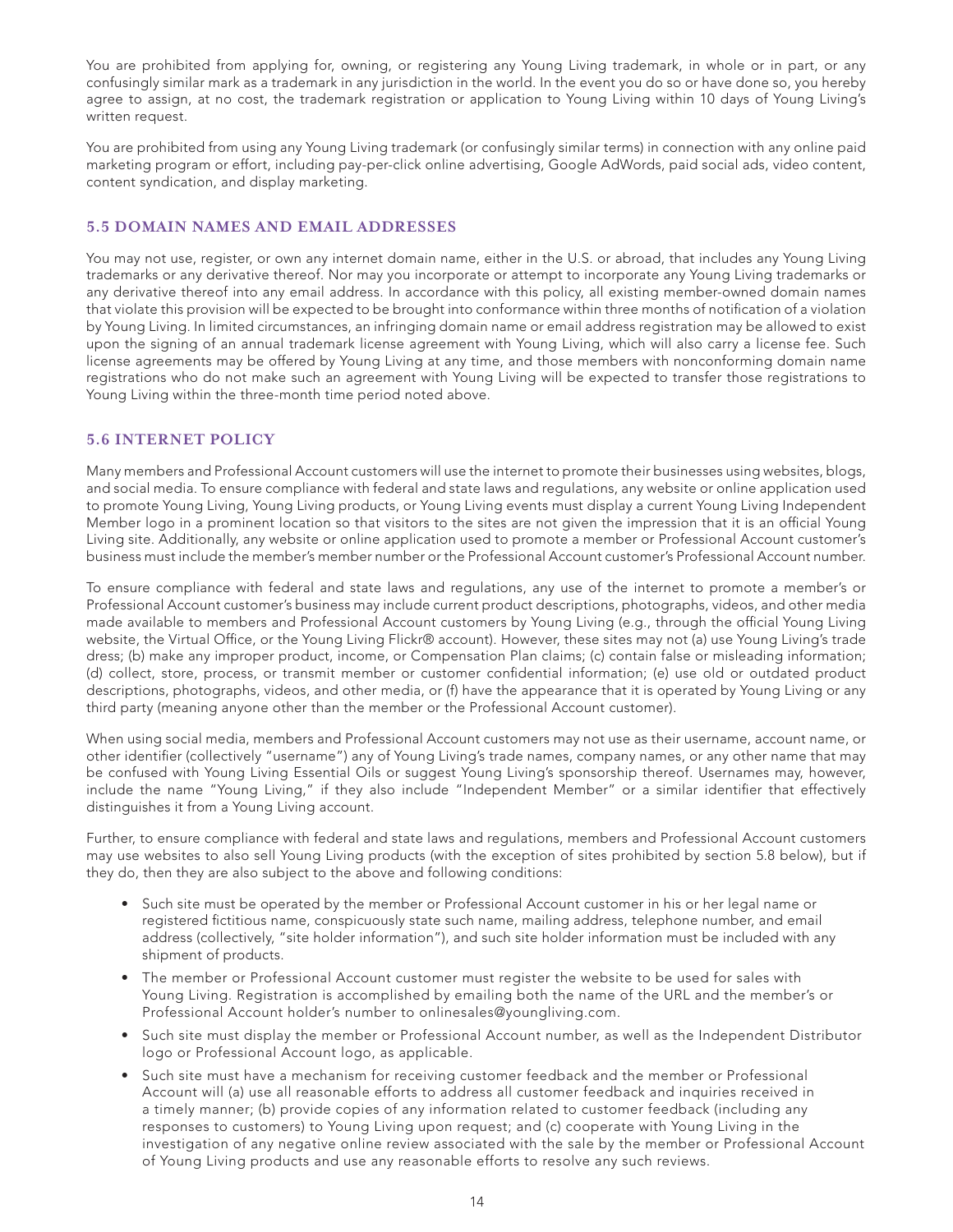• Notwithstanding the clause at (c) above in this section, such site may collect, store, process, and transmit member or customer confidential information, provided that the site complies with all applicable privacy, accessibility, and data security laws; regulations; and industry standards.

Members are responsible to ensure that all those operating any internet site on behalf of the member or Professional Account comply with all the requirements addressed throughout this section and the remainder of the Policies and Procedures.

To ensure compliance with federal and state laws and regulations, any website or online application that is used by a member or Professional Account customer to promote the member's or Professional Account customer's Young Living business in any way, may be monitored by Young Living. Failure to monitor any such site or online application for any time period does not waive Young Living's rights to ensure compliance with this section. At Young Living's request, the member or Professional Account will reasonably cooperate in demonstrating and/or providing access to and copies of all web pages, social media posts, and any other online content and/or activity related to the member's or Professional Account's promotions of Young Living on the internet. Young Living may terminate a member's or Professional Account customer's Agreement for violations of this section.

#### **5.7 INTERNET CLASSIFIED AD SITES, AUCTION SITES, SHOPPING SITES, OR ORDER FULFILLMENT STORES RESTRICTED**

Notwithstanding the foregoing in section 5.6, in order to protect integrity and image of Young Living's brand and to protect the businesses that Young Living members are building, members and Professional Accounts may not sell or promote, in any fashion, Young Living products on any internet classified ad site (e.g., Craigslist), marketplace (e.g., Facebook® marketplace, Walmart® marketplace), auction site, shopping site, or order fulfillment store (e.g., eBay®, Amazon®, OrderDog™.com, Overstock®.com). Further, you may not (a) enlist or knowingly allow a third party to sell Young Living products on any internet classified ad site, auction site, shopping site, or order fulfillment store or (b) sell products to a third party that you have reason to believe will sell such products on any internet classified ad site, auction site, shopping site, or order fulfillment store. Young Living reserves the right to grant specific permission to allow exceptions to this section.

Young Living may take all compliance efforts necessary, including, but not limited to, termination of your Agreement if you are in violation of any laws, regulations, and these Policies and Procedures. Young Living will be entitled to all and reasonable attorneys' fees and related costs incurred in enforcing its rights in any action in which it is found that you violated the terms of this provision. This section 5.7 applies only to members and Professional Account customers, and no other sales via internet sites are permitted for any party subject to the Agreement, except for those permitted via the Young Living Personal Websites section.

## **5.8 TELEPHONE AND EMAIL SOLICITATION**

To ensure compliance with state and federal laws and regulations and to protect the integrity and image of Young Living's brand, any email messages distributed to solicit for your business must conform to the CAN-SPAM Act and contain appropriate opt-out provisions for the recipient. Failure to opt respondents out of your email may subject you to legal action and Young Living may terminate its Agreement with the violating member. You may not legally opt out for another member in your organization.

For the same reasons as stated above, members may not engage in telemarketing to promote Young Living products or the Young Living opportunity or to solicit potential members. For purposes of this section, telemarketing refers to placing of one or more outbound telephone calls or texts, directly or through a third party, to an individual without that individual's express prior permission or invitation to call.

You agree that you will indemnify Young Living and Young Living's directors, officers, members, shareholders, managers, employees, and agents and hold them harmless from any and all liability, including judgments, civil penalties, refunds, attorneys' fees, court costs, or lost business incurred by Young Living as a result of your telemarketing activities.

### **5.9 YOUNG LIVING PERSONAL WEBSITES**

Young Living offers a personalized website to assist in your marketing efforts. You should contact Member Services at 1-800-371- 3515 for more details or log in to your Young Living Virtual Office (YoungLiving.org) for more information. You should be advised that by using a Young Living website, your contact information will become available to the public so that they may contact you with questions. Young Living will not be held responsible for any unintended or adverse consequences of this service.

#### **5.10 COMMERCIAL OUTLETS**

Subject to the provisions of section 5.12, you may display Young Living products in commercial outlets that, in Young Living's sole discretion, are not large enough to be considered regional or national chains.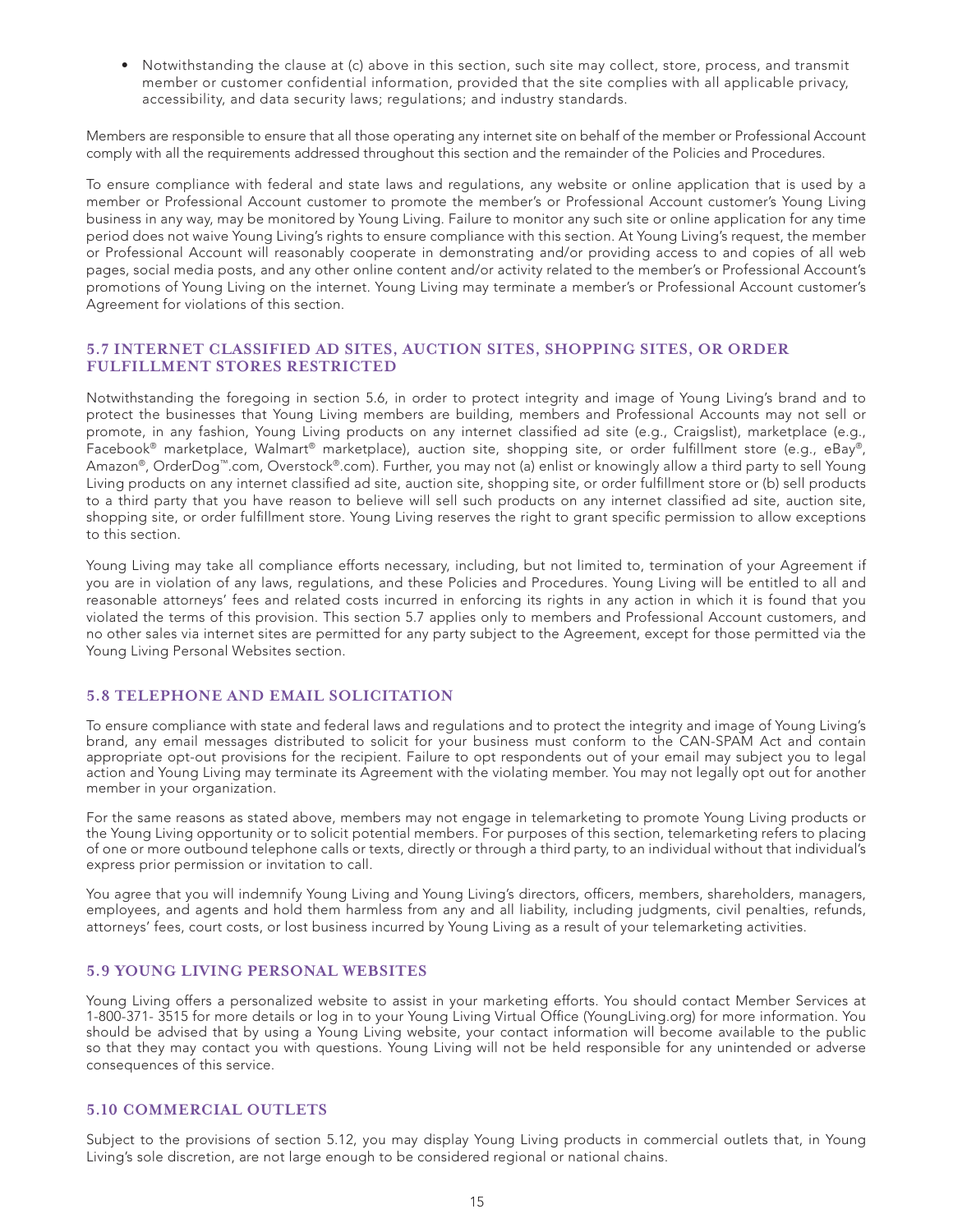#### **5.11 MINIMUM ADVERTISED PRICE**

You acknowledge that you have read the Minimum Advertised Price Policy available at YoungLiving.com/map. Violations of this policy constitute a material breach of the Agreement and may result in Young Living terminating its Agreement with breaching member as outlined in section 13.6.

# **5.12 TRADE SHOWS AND EXPOSITIONS**

Subject to the requirements in this Agreement, you may display and sell Young Living products at trade shows and expositions. All literature displayed at the event must be official Young Living literature, and you must clearly identify yourself as an Independent Distributor or Independent Member.

### **5.13 MEDIA INQUIRIES**

Do not attempt to respond to media inquiries regarding Young Living, its products or services, or your business organization. All inquiries by any type of media must be immediately referred to the Young Living Conduct Success team at conduct@ youngliving.com. This will ensure that accurate and consistent information reaches the general public and all federal and state laws and regulations are complied with.

### **6. SALES REQUIREMENTS**

#### **6.1 PRODUCT SALES AND SALES RECEIPTS**

You are required to document all retail sales. You are required to furnish your customers with copies of sales receipts, which specifies the date of sale, the amount of sale, and the items purchased. You must verbally inform your customers of their cancellation rights. Additionally, if you sell product inventory to other members, you must provide the purchaser with a sales receipt. The member must maintain copies of all sales receipts for a period of two years and furnish them to Young Living upon request.

#### **6.2 EXCESSIVE PURCHASES OF INVENTORY**

To ensure compliance with federal and state laws and regulations, members will not themselves make and will not encourage their downline or any other member to make unnecessary product purchases that could result in a large, stagnant inventory. This is called "front-end loading" or "inventory loading" and refers to the purchase of products that are stored, destroyed, or otherwise disposed of without being consumed. Members must consume their products or sell their products to people who will consume them. Members are expressly prohibited from collecting or otherwise storing excessive inventory, as described by this section. If any member is found to be buying to meet qualifications within the Compensation Plan, Young Living may terminate its Agreement with the breaching member.

To ensure compliance with federal and state laws and regulations, to be eligible for commissions you must not stock excessive inventory and you must sell to end consumers at least 70% of the inventory that you purchased for resale (and not personal use) before you purchase additional products. By ordering product, you certify that you have sold or used at least 70% of all prior orders.

#### **7. COMMISSIONS AND BONUSES**

#### **7.1 COMMISSIONS AND BONUS CHECKS**

To qualify for commission compensation under the Compensation Plan, you must have purchased product within the last 12 months and be in compliance with the Agreement with no holds on your member account. Commissions will be paid in accordance with the Compensation Plan, the current version of which is available through the Virtual Office (YoungLiving. org). If you comply with the terms of the Agreement, Young Living will pay commissions on approximately the 18th of each month for the prior month's sales. Commission amounts under \$25 will not be issued as a check but retained as a credit on account for future product purchases. You may also elect to have commissions paid via direct deposit to a bank account subject to the same rules as above. Direct deposit will be permitted based on policies determined by Young Living. Contact Member Services for more information at 1-800-371-3515.

Leaders will be required to actively meet leadership requirements defined by Young Living to qualify for their commission bonuses. For more information see the Compensation Plan.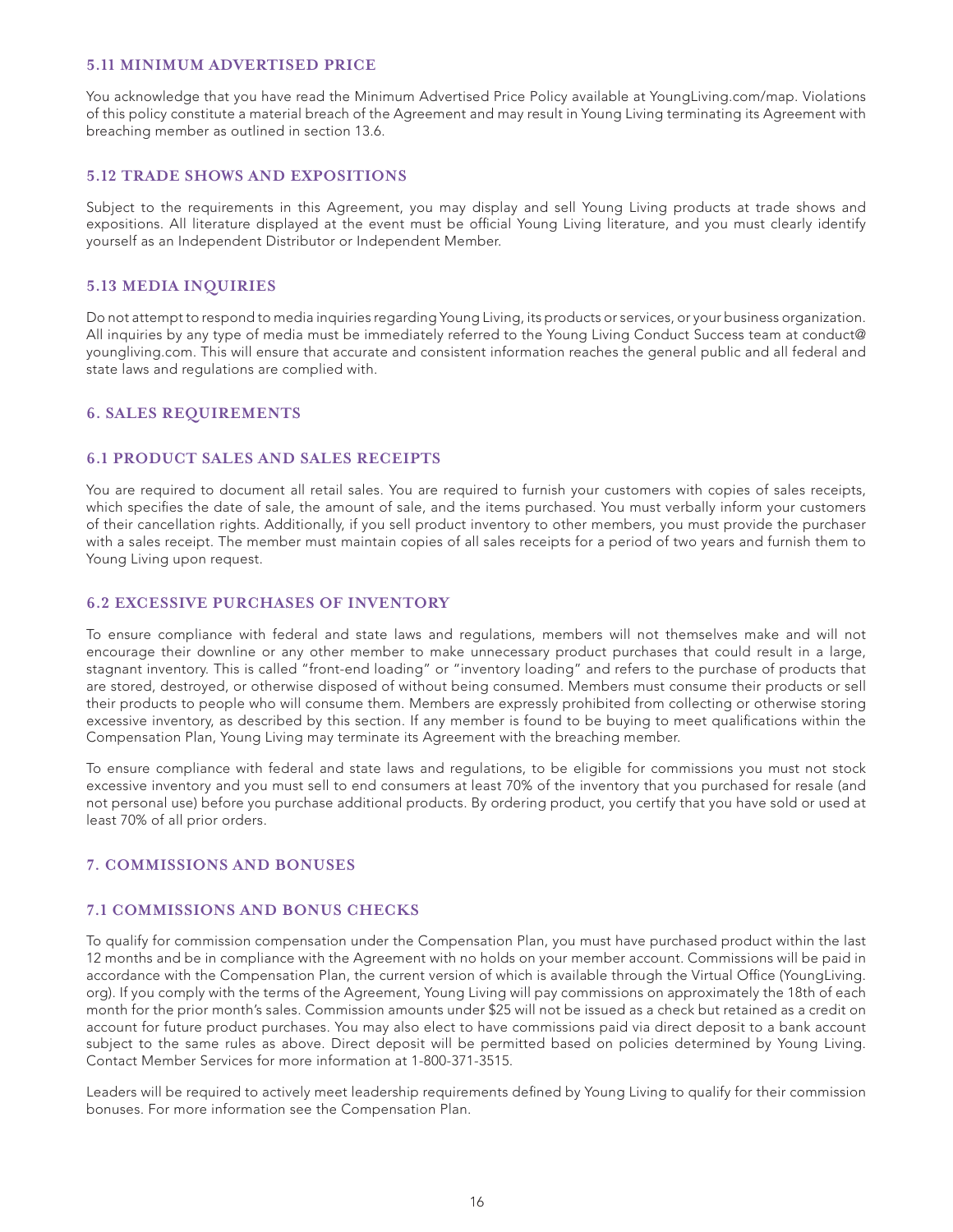# **7.2 RECAP STATEMENTS**

You may access detailed commission reports from the Virtual Office at YoungLiving.org. If you do not have internet access, you may request that the report be faxed or mailed to you for a small fee.

## **7.3 ADJUSTMENTS**

You agree that adjustments will be made to your commission check for any processing fees, unpaid balances, or debts owed for other services. When a product is returned to Young Living for a refund or is repurchased by Young Living, the bonuses and commissions attributable to the returned or repurchased product(s) will be deducted from any future commission checks, including that of the upline. Any other debt may be offset against commission checks.

In addition, if you fail to properly provide your Social Security Number or Federal Tax Identification Number to Young Living, Young Living will deduct the necessary backup withholdings from your commission checks as required by law.

## **7.4 DEDUCTIONS/MAINTENANCE FEES**

A monthly maintenance fee is assessed each month and is used to cover accounting, processing, account maintenance, and other costs. The fee may be tax deductible, so consult your personal tax advisor for details. A current maintenance fee schedule is posted on the Virtual Office.

### **7.5 ERRORS OR QUESTIONS**

You should review your Commission and Bonus Recap statements and report any errors or discrepancies to Young Living within 45 days from the date on the check. Errors or discrepancies that are not brought to Young Living's attention within 45 days will be deemed waived.

### **7.6 COMMISSION AND BONUS CHECKS**

Young Living attempts to ensure that checks are sent to the proper address (the address on record with Young Living). If, after 90 days from its issue, a compensation check is not cashed, it will be voided, and the amount credited to your account. If left unused for the applicable required statutory period, the credited amount in your account from the voided check will be submitted to the government in the state of your last known address in accordance with applicable unclaimed property laws.

### **7.7 REISSUE REQUESTS**

There is a \$6 service charge for reissuing a check. This charge will be deducted from the balance owed to the member.

#### **8. ORDERING**

#### **8.1 ORDERING METHODS**

All members may place orders by telephone, fax, mail, website, live chat, or through any subscription or autoship program available.

#### **8.1.1 PHONE**

When ordering, modifying account information, or accessing your account by phone, be prepared to present all information requested on the Young Living order form, including member number and personal identification number (PIN). Live operators are available Monday through Saturday from 5 a.m. to 10 p.m., MT. Hours may be subject to change. For current hours, visit YoungLiving.com and click on the "Contact Us" link. Payments can be made by ACH (U.S. banks only, bank draft), credit card, debit card, or prepaid card.

Live chat operations are available Monday through Sunday from 5 a.m., MT to 10 p.m., MT.

## **8.1.2 FAX**

When ordering by fax, print information legibly on the order form. You must include your member number on the order form along with your contact information. Payments can be made by ACH (U.S. banks only, bank draft) or credit card. Orders may be faxed to 1-866-203-5666. All item requests must come from the current product catalog.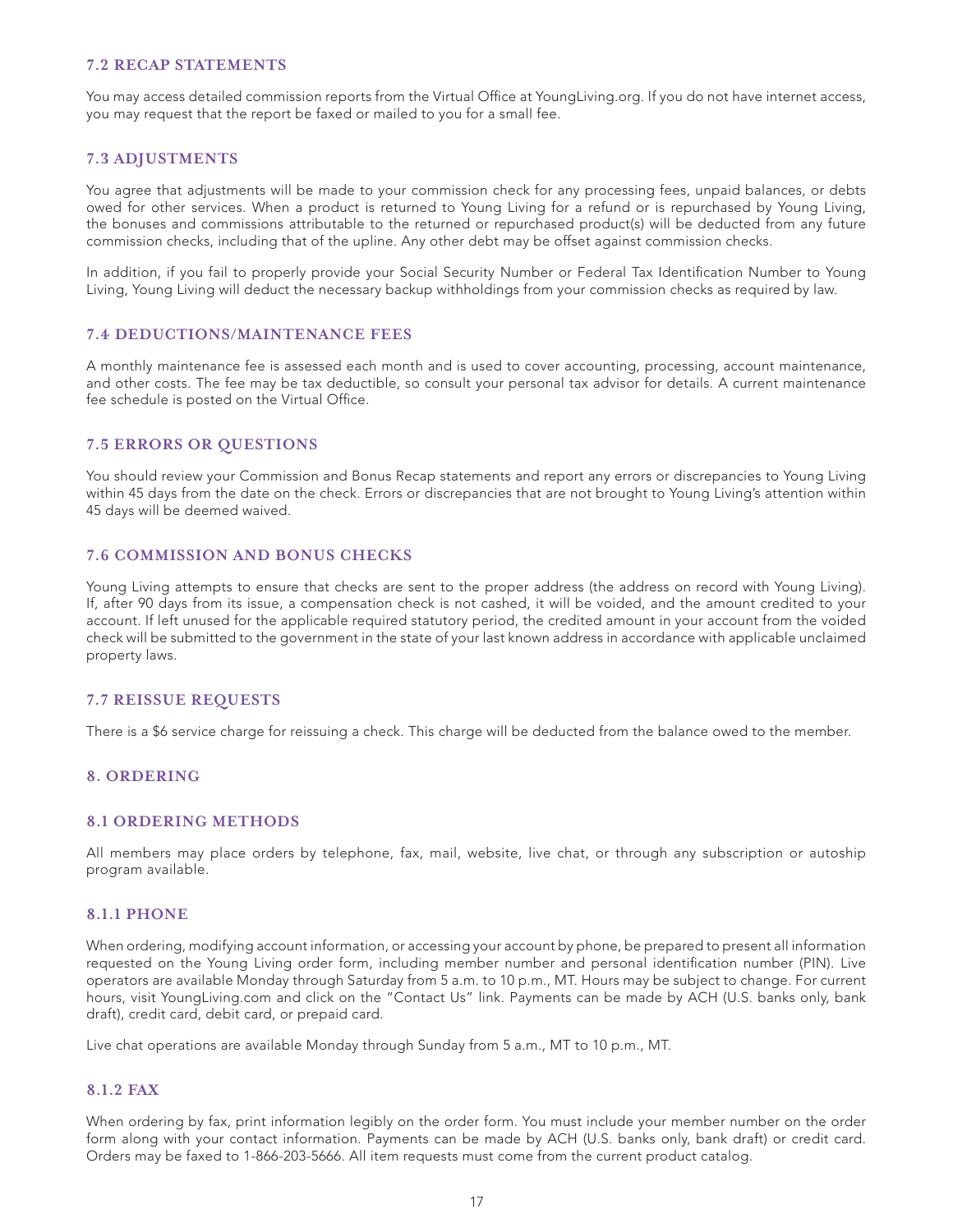## **8.1.3 MAIL**

When ordering by mail, send completed order form with payment to:

Young Living Attn: Order Entry 675 South 500 East, American Fork, UT 84003

Payments may be made by credit card, cashier's check, money order, or personal check (U.S. funds only). Please do not send cash.

## **8.1.4 YOUNG LIVING WEBSITE**

The Young Living website makes ordering and accessing information online quick and easy. Available 24 hours a day, 7 days a week, the website allows you to place online orders. You will need your member number and password (which should be kept confidential) to establish a login and security code (four-digit PIN) at YoungLiving.com. You must keep your PIN secure and order only on your own account.

### **8.1.5 LIVE CHAT**

Orders may be placed through the Live Chat service available through the Young Living website.

# **8.2 ESSENTIAL REWARDS & SUBSCRIPTION PROGRAMS**

Young Living may offer an autoship or subscription service via its website(s).

It is advised that your autoship order be set up to be processed between the 1st and 22nd of each month. No autoship ordered will be processed after the 24th of the month. The earlier the order, the easier it is to solve any disputes with the payment and/or out-of-stock products. Young Living cannot be held responsible for orders that are not processed due to member payment obligation.

## **8.3 GENERAL ORDERING POLICIES**

On mail orders with invalid or incorrect payment types, or anything else that may prevent Young Living from placing the order, Young Living will attempt to contact you by phone or email to correct the order. Young Living will make two attempts to correct the order. If these attempts are unsuccessful after five business days, the order will be cancelled.

For orders to be counted in each month, they must be received and accepted on or before the last day of the month. Changes made to pending orders that have not yet shipped will keep the original date the order was entered. This may affect commission qualification.

If an item ordered is out of stock or discontinued, Young Living will attempt to contact you by email so that you may select an alternative item, if qualifications are negatively affected. It is your responsibility to verify that the products in your order are available when shipped.

No COD orders will be accepted.

Payment plans are not allowed when purchasing product. The balance may be paid with different credit cards but must be paid in full before the order will be shipped.

### **8.3.1 BACK ORDERS**

Young Living may offer back orders. Back ordered products will be shipped with your next order after the product becomes available. Shipping is charged on all back orders.

## **8.3.2 MONTH-END ORDER PROCESSING CUTOFF**

The month-end order processing cutoff is the last calendar day of the month at 11:59 p.m., MT. Faxed orders must be received by the last day of the month. All mailed-in orders must be post marked by the last day of the month and received within the next three business days of the following month. If not received within the following three business days, the orders will be credited to the following month. All days are considered business days except for Sunday and holidays when the mail is not delivered or when the Young Living office is closed. The fax line and the website are available 7 days a week, 24 hours a day, making it possible to place all orders by the end of the month. Only mail-in orders fall under the three-day business exception.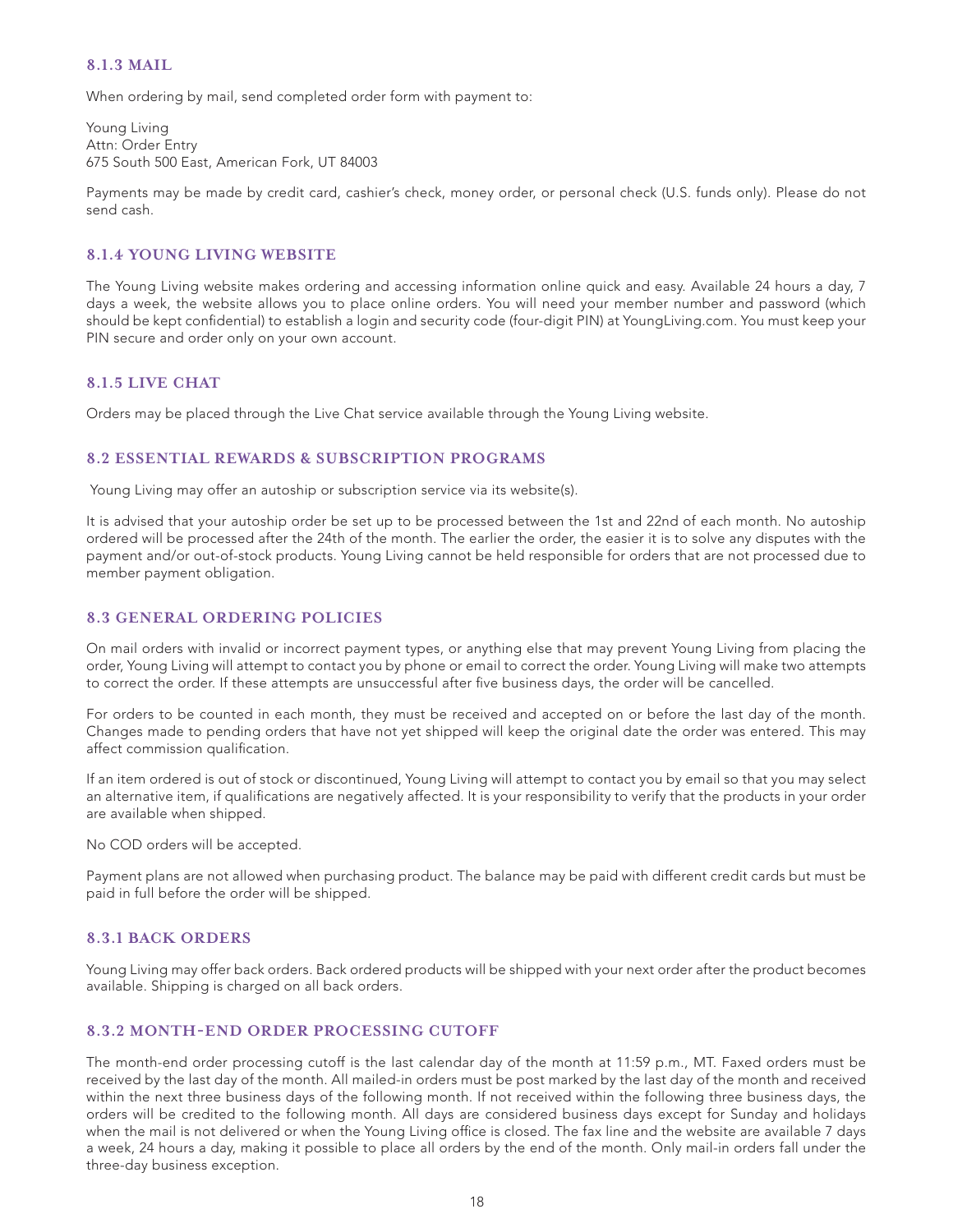#### **8.3.3 ORDER ANOMALIES**

If you have problems with your orders that cause you to be disqualified for commission payments, please contact the Resolutions department via mail at Young Living Essential Oils, LC, Attn: Resolutions, 3125 West Executive Parkway, Lehi, UT 84043; or via email at resolutions@youngliving.com; or via fax at 1-801-418-8800.

### **8.4 TITLE TRANSFER**

Title and risk of loss for any product you order transfer to you when the products are delivered to a common carrier.

# **9. SHIPPING**

#### **9.1 SHIPPING METHODS AND CHARGES**

Domestic orders are generally shipped within two business days (excluding weekends and holidays). A packing slip is included in each shipment. It contains the order number, member number and name, product code, product name, price, and the amount and method of payment. Best practices recommend that members keep these packing slips for personal accounting records. Package tracking is available through most major carriers.

### **9.2 SHIPPING DISCREPANCIES**

When you receive an order, you should check the products against the packing slip to make certain there is no discrepancy or damage. You must not sell any products that are damaged, defective, have broken seals, evidence of tampering or are non-conforming. Please notify Young Living of any shipping discrepancies or damage as soon as possible. Failure to notify Young Living of any shipping discrepancy or damage within five business days of receipt of shipment will forfeit your right to request a correction.

The Return Merchandise Authorization (RMA) number is required for the processing of all shipping discrepancies or damage claims. If the RMA number is not included, Young Living will not process shipping discrepancies, issue credits, or replace damaged products. The RMA is included in each order when packaged for shipping.

To correct any problem, you may have encountered with your shipments, please contact Member Services. A Member Services representative will discuss the steps to rectify the situation and issue a Return Merchandise Authorization (RMA) number.

#### **10. PAYMENT**

### **10.1 METHODS OF PAYMENT**

Young Living accepts the following payment methods:

- Credit cards, debit cards, and prepaid cards—Visa, MasterCard, American Express, and Discover. Using someone else's credit card without their written permission is illegal and may be grounds for termination of your business organization as well as possible legal action.
- ACH check payments—U.S. checking accounts only. The Automatic Clearing House (ACH) program authorizes Young Living to draft against a member's bank account for the order. First-time ACH orders will be held for five days before being shipped.
- Money orders or cashier's checks—U.S. funds (mail-in orders only).
- Personal checks—U.S. funds (mail-in orders only).

### **10.2 RETURNED CHECKS AND INSUFFICIENT FUNDS**

You are responsible to ensure that sufficient funds are available in your account to cover regular orders and autoship orders. If a personal check or ACH check is returned for non-sufficient funds (NSF), you will not be able to place orders using personal checks or ACH checks until the balance is paid with a credit card or a money order. An NSF check will be sent to a collection service, appropriate processing fees will be charged, and your account will be placed on suspension. Failure to promptly resolve an NSF check may result in legal action and termination of your business organization. Any uncollected amount may be deducted from commissions.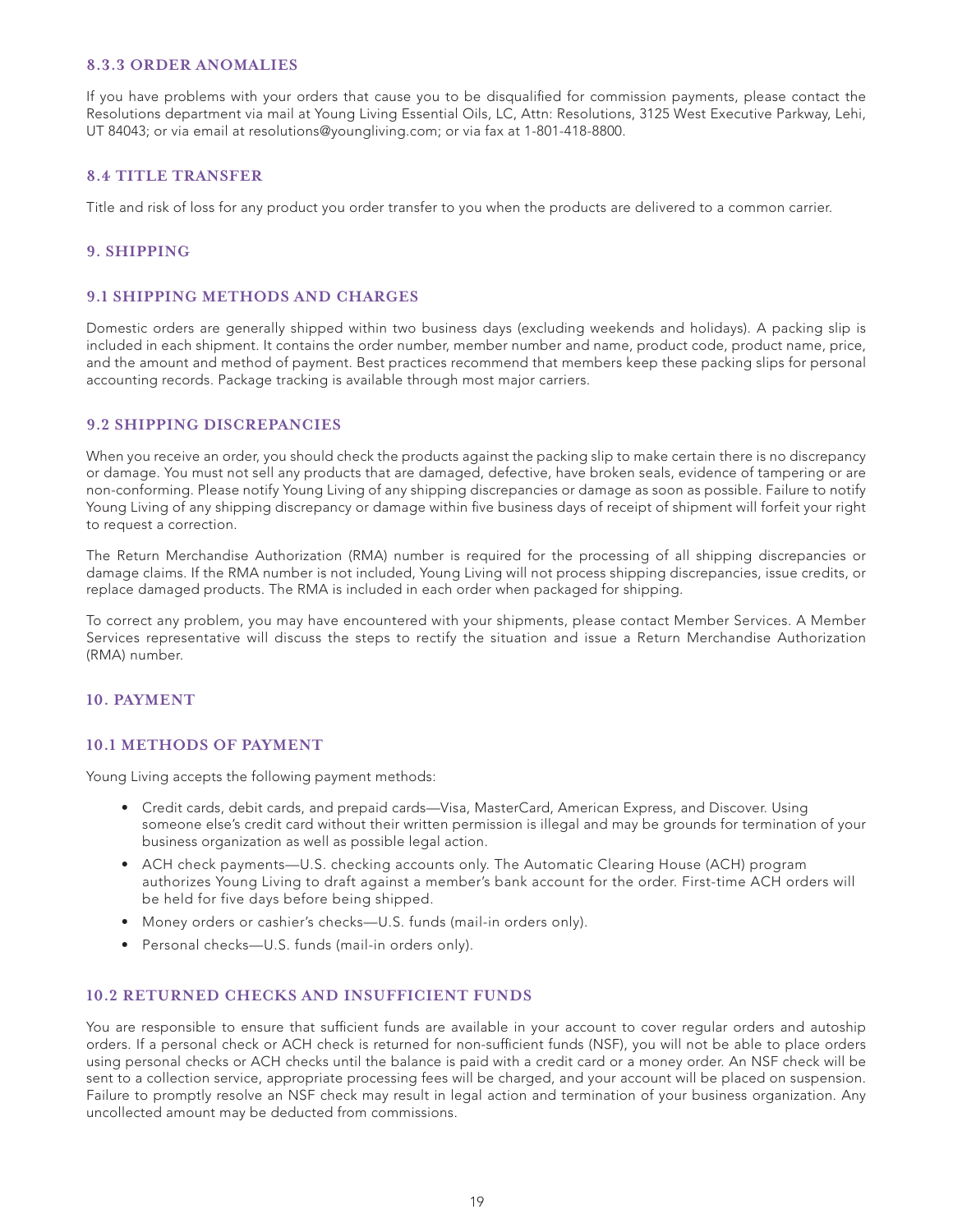#### **10.3 COMMISSION CHECK RELEASE FORM**

You may choose to retain your commissions and bonuses (all or in part) in the form of a credit on your Young Living account. This credit would be used against future product purchases, in accordance with section 7. A Commission Check Release Form must be received and approved by Young Living before your compensation check can be issued as a credit on account.

## **11. PRODUCT RETURNS**

#### **11.1 RETURN POLICY**

Young Living reserves the right to review each return or exchange on a case-by-case basis. Returns will cause promotions, credits, commissions, and bonuses to be adjusted or reversed, both for the person making the return and for any upline members who received compensation on such purchases.

#### **11.1.1 RETURN GUIDELINES**

If you are dissatisfied with any Young Living product, you may return:

- Any unopened product within 30 days after shipment for a full refund in the same method of payment of the purchase price and applicable sales tax (less shipping charges).
- Any opened product within 30 days after shipment for a credit on your Young Living account of the purchase price and applicable sales tax (less shipping charges).
- Any opened or unopened product up to 90 days after shipment for a credit on your Young Living account of the purchase price and applicable sales tax (less shipping charges and a 10% handling fee). The credit applied for opened product will be based on the percentage of the product returned. For example, if you return 50% of a product, then a credit of 50% (less shipping charges and a 10% handling fee) will be applied to your Young Living account.

If you (as a member or Professional Account customer) sell product to nonmembers, you are required to provide the same return policy to the nonmember as outlined in this section 11.1. You are also responsible for returning the product to Young Living within 10 days of receiving the return from the nonmember. Young Living will not provide refunds on or accept returns directly from nonmembers. Excessive returns may be deemed an abuse of Young Living's return policy and may result in suspension of your return privileges and/ or sales organization. Damaged or incorrect shipments of products will not be subject to fees.

### **11.1.2 RETURNS OF INVENTORY BY MEMBERS**

If you choose to terminate the Agreement, you may return any product inventory or sales aids purchased in the preceding 12 months for a refund if you are unable to sell or use the merchandise. You may return only products and sales aids that are in resalable condition, unless otherwise required by law. Resalable condition is defined as the same unopened condition as it was purchased new. You must return the products to Young Living, prepay the shipping charges, and include a letter explaining that you wish to terminate the Agreement and receive a refund. Upon receipt of the products, you will be reimbursed 90% of the net cost of the original purchase price, less shipping charges. Young Living will deduct from the reimbursement any commissions, bonuses, or other incentives received by you as a result of the product you are returning. If your account is terminated, you have 90 days from the date of termination to make arrangements with Young Living regarding the repurchase of all returnable products. You acknowledge that you will be unable to return products more than 90 days from the date of termination

### **11.1.3 PRODUCT KITS AND COLLECTIONS**

All Young Living product kits and product collections must be sold as a whole unit. Members are prohibited from selling individual items from product kits and product collections separately and promoting such activity within the member's business organization.

Any product kit and/or collection returned to Young Living must be complete; otherwise, the kit and/or collection will not be eligible for an exchange or refund. No individual items from a kit and/or collection will be eligible for a refund.

## **11.1.4 RETURN OF PROMOTIONAL PRODUCT(S)**

For any complimentary item(s) received by the purchaser via a qualifying purchase or through the buy one get one free promotion or other promotion, returns will be handled as follows: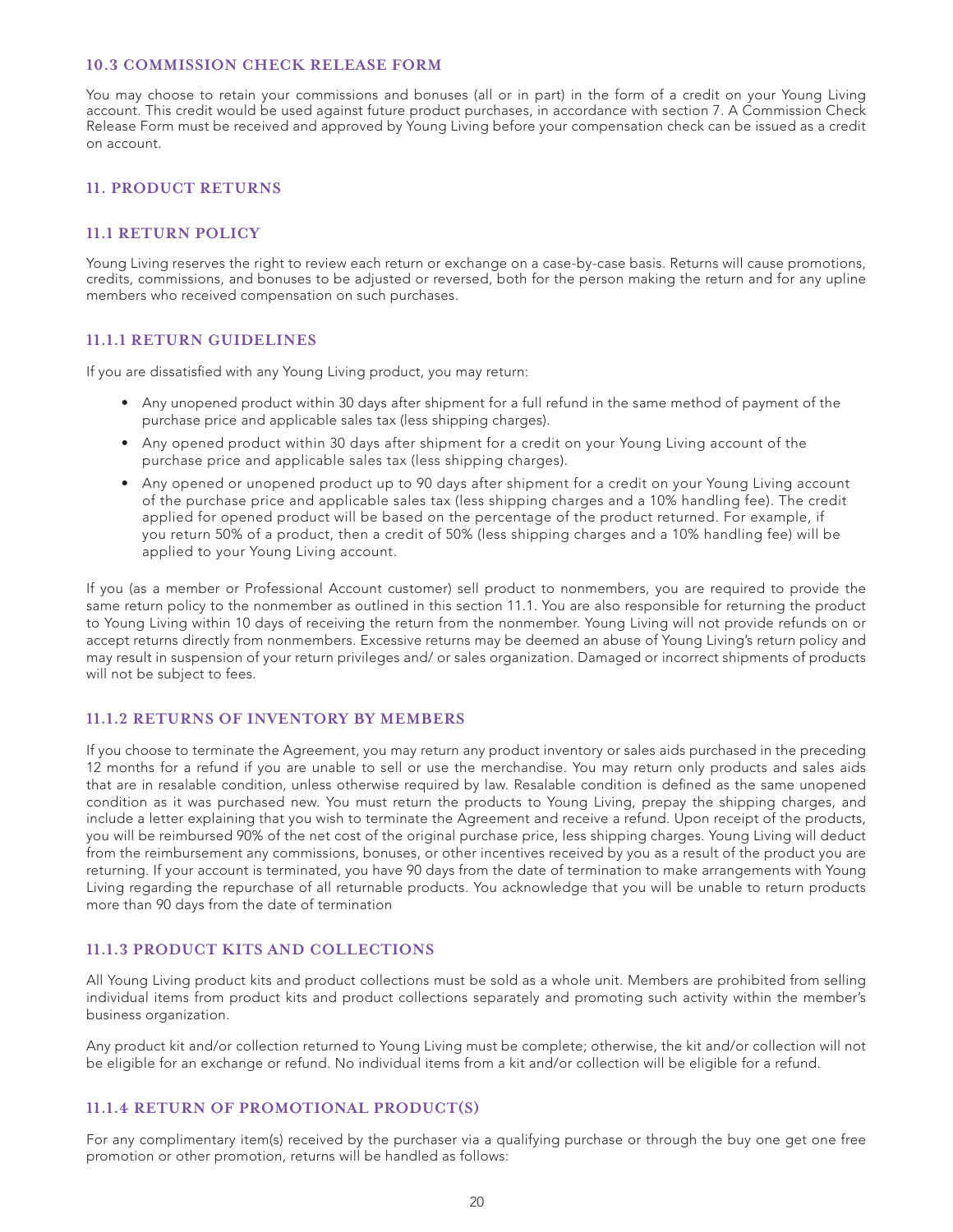- If a qualifying purchase is returned in whole or in part and negates your qualification to receive the complimentary promotional item(s), the complimentary item(s) must also be returned or you will be charged for the free product(s).
- If one of the promotional products is returned, Young Living will not credit the member, as Young Living will assume the returned item(s) is the promotional product(s). If all promotional products are returned, Young Living will credit the member for the product purchased.

# **11.1.5 MONTANA RESIDENTS**

Notwithstanding the provisions of this Product Return section, if you are a resident of the State of Montana and you terminate the Member Agreement within 15 days of the date of enrollment, you may return the kit to Young Living for a 100% refund.

# **11.1.6 LOUISIANA, MASSACHUSETTS AND WYOMING RESIDENTS**

If you are a resident of Louisiana, Massachusetts, or Wyoming and you cancel the Agreement, upon receipt of your written request, Young Living will refund 90% of the costs you have incurred to participate in the program during the current year.

# **11.1.7 PUERTO RICO RESIDENTS**

If you are a resident of Puerto Rico you may terminate the Agreement at any time within 90 days from the date of enrollment or at any time upon showing the Young Living's noncompliance with any of the essential obligations of the Agreement or any act or omission by Young Living adversely affecting your interests in the development of the market of the properties or services. Your cancellation must be sent to Young Living in writing and sent via registered mail. If you terminate under these conditions, Young Living will: (a) reacquire the total of the products that you purchased from the company that are in your possession and in good condition at a price of not less than 90% of their original net cost; (b) return to you not less than 90% of the original net cost of any services that you acquired from the company; (c) return 90% of any sum paid by you for the purpose of participating in the business.

# **11.2 PROCEDURES FOR RETURNS**

The following procedures apply to all returns for refund, repurchase, or exchange:

- The customer or member who received it directly from Young Living must return the product(s).
- The product(s) must be returned in its original container.
- The return must have a Return Merchandise Authorization number (RMA), which is included in each order when packaged for shipping. It may also be obtained by calling Member Services at 1-800-371-3515, by emailing custserv@youngliving.com, or by submitting the request via Young Living's Live Chat services. The RMA number must be written on the outside of each package, or the shipment will be returned to the sender.
- All returns must be shipped prepaid to Young Living. Young Living does not accept COD packages.
- If returned product is not received by Young Living's Distribution Center, it is the responsibility of the member to trace the shipment. Young Living is not liable for items lost or damaged in transit.
- Volume for exchanges will be counted in the month the exchange transaction was made.
- No refund will be made for subsequent returns of the same product, except when the product is damaged or defective.

Credits will be issued when Young Living has processed the return.

# **12. MEMBER ACCOUNT MANAGEMENT**

### **12.1 CHANGES TO A MEMBER ACCOUNT**

You must immediately notify Young Living of all changes to the information contained on your Member Agreement. You may update your existing information by submitting a written request indicating the changes by email to custserv@ youngliving.com, by Live Chat, or by making such changes in the Virtual Office (YoungLiving.org). The modifications permitted within the scope of this paragraph do not include a change of sponsor or tax information. Sponsors and enrollers are not allowed to request account changes or relay such requests.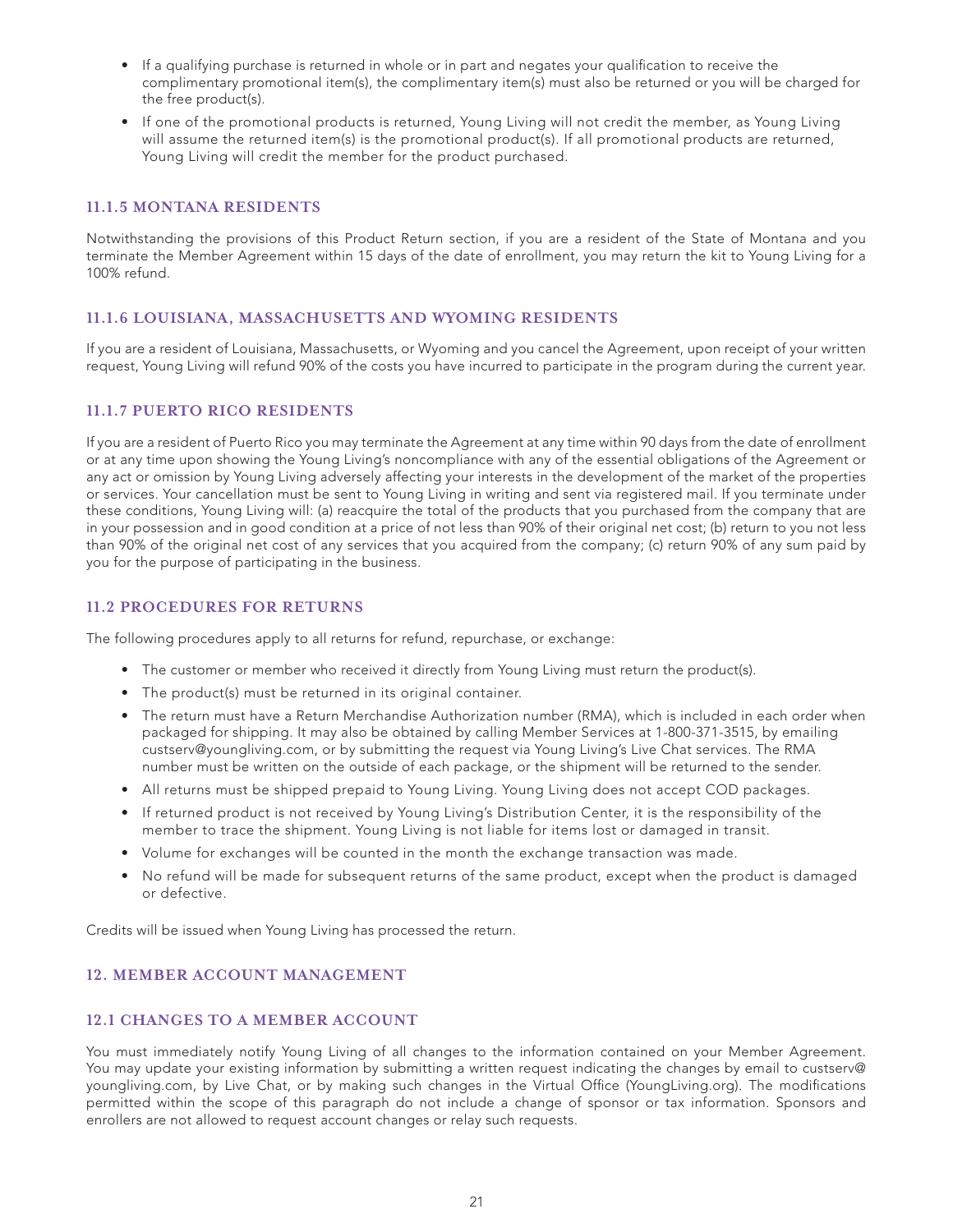# **12.1.1 SPONSOR CHANGES**

To protect the integrity of all marketing organizations and to safeguard the hard work of all members, Young Living strongly discourages changes in sponsorship. Young Living recognizes, however, that extenuating circumstances may exist that necessitate a change in sponsorship. Therefore, a request for sponsorship change will be considered only under the following circumstances:

- Only one free sponsor/enroller change request can be made within the first 30 calendar days of enrollment with the approval of the member or current enroller. Sponsor/enroller change requests may be made directly over the phone if within the first five calendar days of registration. After five calendar days, but within 30 days, the request must be submitted in writing via mail, email, fax, or other method or form required by Young Living. Requests submitted via email should be sent to resolutions@youngliving.com. The email or form must come directly from the new member or the new member's enroller and must be sent from the email address on file with Young Living. Requests cannot be submitted by another member, even in the form of a forwarded email.
- Sponsor changes must be made prior to the end of the last calendar day of each month to be recognized in that month. If the sponsor change is submitted after the last calendar day of the month but within the 30 days of enrollment, the sponsor change will not be recognized until the following month. Young Living will not be responsible for a delay in sponsor change due to the timeliness of the submission of a sponsor change request as outlined herein and within the 30 days. If within the 30 days both the enroller and the downline member submit a request for a sponsor/enroller change, the downline member's request will always take precedence. Only newly enrolled members and reactivating members are authorized to request any sponsor change for their individual accounts within 30 days of the enrollment or reactivation. Such changes cannot be made at the request of upline or family members.
- Under exceptional, extenuating conditions, a member may request a sponsor change after the 30 days of enrollment by completing a Three Active Upline Approved Sponsor Change Request Form and submitting a nonrefundable \$35 processing fee to Young Living via mail at Young Living Essential Oils, LC, Attn: Resolutions, 3125 West Executive Parkway, Lehi, UT 84043; or via email at resolutions@youngliving.com or via fax at 1-801-418-8800. "Three active upline" is defined as the first three members in the member's upline that have generated met the 100 PV actively requirement in the Young Living Compensation Plan for the immediately prior six consecutive months. The nonrefundable \$35 processing fee must be paid either by check or credit card and will not be refunded upon a denial of a sponsor change request. Young Living will not consider a sponsor change until it receives all documentation with the required signatures.
- If one of the upline members does not respond within a period of 60 days, the member may request to be moved under the sponsor of his or her choice. The member must demonstrate that he or she has made a good faith effort to contact all three upline sponsors. The good faith effort will require the member to provide enough evidence to prove he or she has tried for a period of 60 days to contact the upline member via email, certified mail, etc., and the upline member has ignored or has been nonresponsive to the request. The evidence must be submitted to the Conduct Success team at conduct@youngliving.com. If the member cannot provide evidence of a good faith effort, Young Living may deny the request at its sole discretion. If a sponsor change is successful through the three active upline, the member's original organization downline will roll up to the next upline and remain in the original genealogy. If there is a dispute concerning a signature of one or more of the three active upline approval, the Conduct Success team will investigate the approvals, and Young Living may reject the sponsor change request and restore the member to the original sponsor. No enroller changes will be allowed after 30 days of the initial member enrollment. Young Living reserves the right to approve and/or deny all sponsor change requests in its sole discretion.
- If a member is unable to get approval from his or her three active upline, the member may choose to go six months without placing an order to effect a change to a new sponsor. At the end of six months, the member may request a sponsor change by emailing resolutions@youngliving.com and paying a \$35 fee. The new sponsor cannot become the enroller. When a member moves from the original downline to a new downline, the enroller status/bonus becomes null and void.
- A member may request a sponsor change if the member's sponsor has not provided support to the member for over a period of two years and the member has filed a grievance with Young Living that includes the following: (a) the sponsor/upline member does not contact the member over the period of two years; (b) the sponsor/upline member does not respond to requests for help; (c) the sponsor/upline member does not offer support, mentoring, business building information, etc. The member must submit the grievance to conduct@youngliving.com. Young Living will conduct a full investigation into the grievance, and if the grievance appears substantiated, Young Living may allow the sponsor change. The member requesting the change must pay the nonrefundable \$35 processing fee.
- If the member has not placed an order or generated at least 50 cumulative PV for 12 consecutive months, the member account will be dropped for inactivity around the middle of the following month after 12 months of inactivity. The existing downline will roll up to the next upline and remain in the original genealogy. Upon reactivation of an account terminated for inactivity, the member may sign up under a new sponsor and enroller.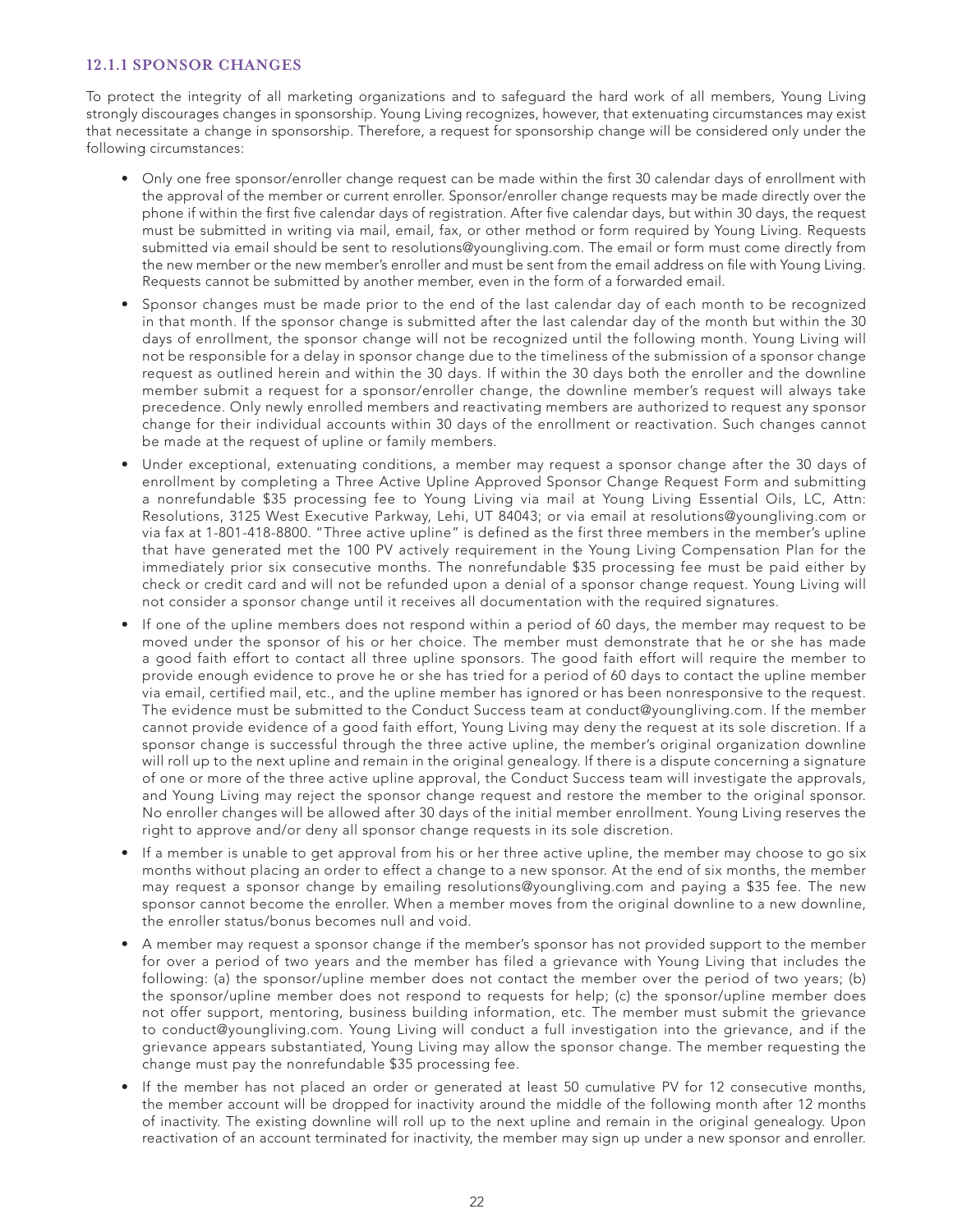Requests cannot be submitted by another member. Young Living will not approve sponsor change requests that it deems to be intended to manipulate payment under the Compensation Plan.

If a member enrolled in Young Living or ordered products in the previous month and their sponsor or enroller changes during the first five business days of the month, that change may affect the previous month's rank, qualification, and payout.

# **12.1.2 WAIVER OF CLAIMS**

MEMBERS WHO FAIL TO FOLLOW THE PROCEDURES OUTLINED IN THE SPONSOR CHANGE SECTION FOR CHANGING SPONSORS ASSUME THE RISK THAT YOUNG LIVING MAY NOT APPROVE OF SUCH CHANGE. MEMBERS UNDERSTAND AND AGREE THAT TO THE EXTENT PERMITTED BY LAW NEITHER YOUNG LIVING NOR ITS OFFICERS, DIRECTORS, OWNERS, EMPLOYEES, OR AGENTS WILL BE HELD RESPONSIBLE FOR ANY DAMAGES THAT RELATE TO OR ARISE FROM YOUNG LIVING'S DECISION REGARDING THE DISPOSITION OF ANY SPONSORSHIP OF A BUSINESS ORGANIZATION THAT IS IMPLICATED BY NOT FOLLOWING THE PROCEDURES IN THE SPONSOR CHANGE SECTION REGARDING CHANGING SPONSORS, AND MEMBERS WAIVE ANY AND ALL CLAIMS WITH RESPECT THERETO.

# **12.1.3 SPONSOR PLACEMENT PROGRAM**

When a new member enrolls without a designated sponsor or enroller, he or she is deemed an orphan. The Young Living Placement Program generally assigns orphans a sponsor and an enroller who resides in or near the same area code or geographical area of the orphan and/or who speaks the same language as the orphan. Eligible sponsors and enrollers generally include Executive-, Silver-, and Gold-ranking members who actively support their downlines, have growing sales results, have grown their business organizations in the month in which a new orphan becomes available, are active in participating in Young Living events and programs (e.g., Essential Rewards), and who actively work to support the mission of Young Living. Young Living will assign an orphan as it sees fit.

The new member has 30 days to change from the assigned new sponsor to another sponsor of choice, as outlined in the Sponsor Change section of the Agreement.

# **12.2 DOWNLINE GENEALOGY REPORTS**

Downline genealogy reports ("Reports") are optional and may be ordered at any time. Members with a Young Livingsponsored personal website may receive two free emailed downline reports per month, upon request, with all additional email Reports costing \$5 each. Members who do not have a Young Living-sponsored personal website will pay \$5 for each email report requested. Members who wish to have the report faxed or mailed will pay \$5 for the first 10 pages and 10 cents for each additional page. Young Living reserves the right to modify the charges described in this section.

Downline genealogy reports constitute confidential information as set forth the Agreement. Without limiting those obligations, you may not use reports for any purpose other than for developing and supporting your business organization. Specifically, during and after the termination by either party for any reason of the Agreement, you may not:

- Disclose any information contained in the reports to any third party
- Use reports to compete with Young Living in violation of the Agreement
- Use reports to solicit any member or customer listed on the reports or to engage in any conduct prohibited by the Agreement
- Use or disclose to any person, partnership, association, corporation, or other entity any information contained in any report
- Use reports to manipulate or attempt to manipulate the Compensation Plan, including in contravention of any of the policies contained herein.

At the termination by either party for any reason of the Agreement, or upon demand by Young Living, you will return the original and all copies of reports (including electronic files) to Young Living or destroy all copies in hardcopy, electronic, or other format of any report in your possession. This section of the Agreement will survive the termination by either part for any reason of the Agreement.

## **12.3 THE D. GARY YOUNG, YOUNG LIVING FOUNDATION**

By enrolling as a member, you are automatically enrolled as a nonvoting member of The D. Gary Young, Young Living Foundation ("Foundation"). The privileges associated with this class of membership include the invitation to participate (at the member's own expense where applicable) in certain member-participation charitable activities, the right to receive periodic reports of the charitable activities and accomplishments of the Foundation, and the invitation to contribute to the Foundation for the advancement of its charitable purposes.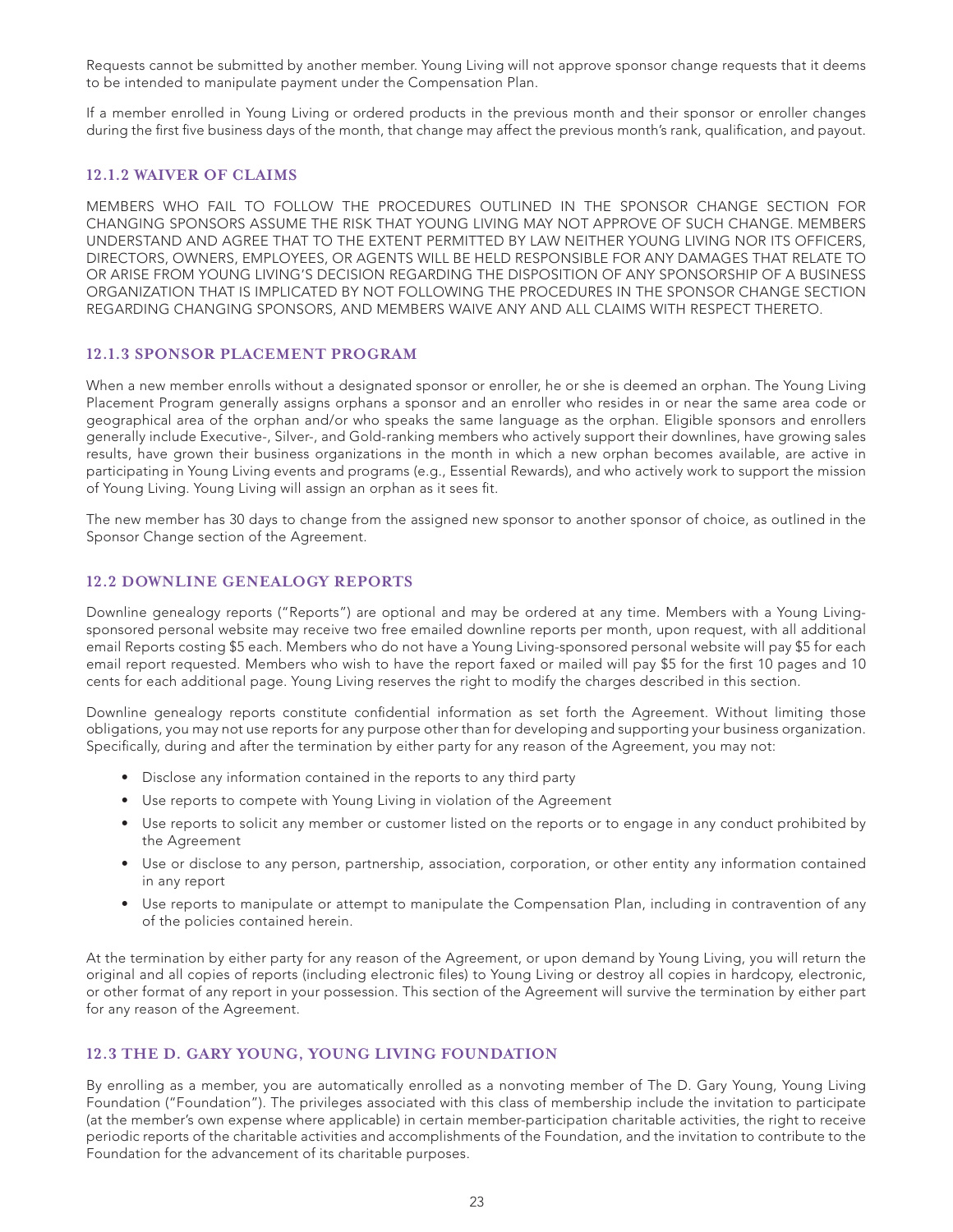# **13. DISPUTE RESOLUTION AND DISCIPLINARY ACTION**

#### **13.1 DISPUTES WITH OTHER MEMBERS**

If you have a grievance or complaint with another member regarding any practice or conduct in relationship to your business organization, you should first discuss the problem with the other member. If this does not resolve the problem, report the problem to your upline leader who is a Silver or above to resolve the issue at a local level. If the matter cannot be resolved, it may be reported to the Young Living Member Conduct Success team in writing via mail, fax, or email at conduct@youngliving.com. The complaint should identify specific instances of alleged improper conduct and, to the extent possible, identify the relevant dates on which the event(s) complained of took place, the location(s) where they occurred, and all persons who have firsthand knowledge of the improper conduct.

Upon receipt of a written complaint, the Young Living Member Conduct Success team will investigate the matter, review the applicable policies, and render a decision on how the dispute will be resolved.

### **13.2 DISPUTES WITH YOUNG LIVING**

The parties understand and agree that this section 13.2 operates as a separate and distinct agreement that is severable from the remainder of the Agreement and is enforceable regardless of the enforceability of any other provision of the Agreement as a whole. Consideration for this provision includes, without limitation, the parties' mutual agreement to arbitrate claims. This section 13.2 will survive the termination of the Agreement.

Any dispute between the parties will be governed by Utah law without regard to principles of conflicts of law, except that the arbitration agreement and any arbitration will be governed by the Federal Arbitration Act, 9 U.S.C. § 1 et seq. To the extent that there is a conflict between the Federal Arbitration Act and Utah law, the Federal Arbitration Act prevails.

Young Living may amend the terms and conditions of this section 13.2 from time to time. Any such amendments will be made in accordance with the duty of good faith and fair dealing. The parties understand and agree that modifications to this section 13.2 are not governed by section 1.5 of the Policies and Procedure. Rather, modifications to this section 13.2 will become effective 30 days after first published by Young Living through official Young Living publications distributed to all active members or posted on an official Young Living website. If a member is not willing to accept amendments made to this section, Young Living must be notified in writing, at conduct@youngliving.com. Any continued business, ordering, acceptance of a commission or bonus payout, or any other benefit by a member pursuant to this Agreement after the amendment has gone into effect constitutes acceptance of the amendment to this section 13.2. Amendments will not apply retroactively to conduct that occurred prior to the effective date of the amendment unless expressly accepted by the member.

### **13.2.1 MEDIATION**

Prior to instituting an arbitration with Young Living, as provided in section 13.2.2 below, you and Young Living (collectively referred to as "parties") will meet in good faith and attempt to resolve any dispute arising from or relating to the Agreement through nonbinding mediation. One individual who is mutually acceptable to the parties will be appointed as mediator. The mediation will occur within 60 days from the date on which the mediator is appointed. The mediator's fees and costs, as well as the costs of holding and conducting the mediation, will be divided equally between the parties. Each party will pay its portion of the anticipated shared fees and costs at least 10 days in advance of the mediation. Each party will pay its own attorney's fees, costs, and individual expenses associated with conducting and attending the mediation, except when otherwise provided by statute. The mediation, and any materials, briefs, statements, documents, or information exchanged at or in anticipation of the mediation, will be kept confidential and will not be admissible for any purpose in any legal proceeding. Mediation will be held in Salt Lake City, Utah, and will last no more than two business days.

#### **13.2.2 ARBITRATION**

If mediation is unsuccessful, any controversy or claim arising out of or relating to the Agreement, or the breach thereof, will be settled by arbitration. The parties agree that to promote the fullest extent reasonably possible a mutually amicable resolution of the dispute in a timely, efficient, and cost-effective manner.

THE PARTIES WAIVE THEIR RESPECTIVE RIGHTS TO A BENCH OR JURY TRIAL AND AGREE TO SETTLE THEIR DISPUTES BY SUBMITTING THE CONTROVERSY TO BINDING ARBITRATION.

The arbitration will be filed with, and administered by, Judicial Arbitration and Mediation Services ("JAMS") under its rules and procedures. Copies of the rules and procedures are available at the JAMS website at jamsadr.com and will be emailed to members upon request to the Member Conduct Success team.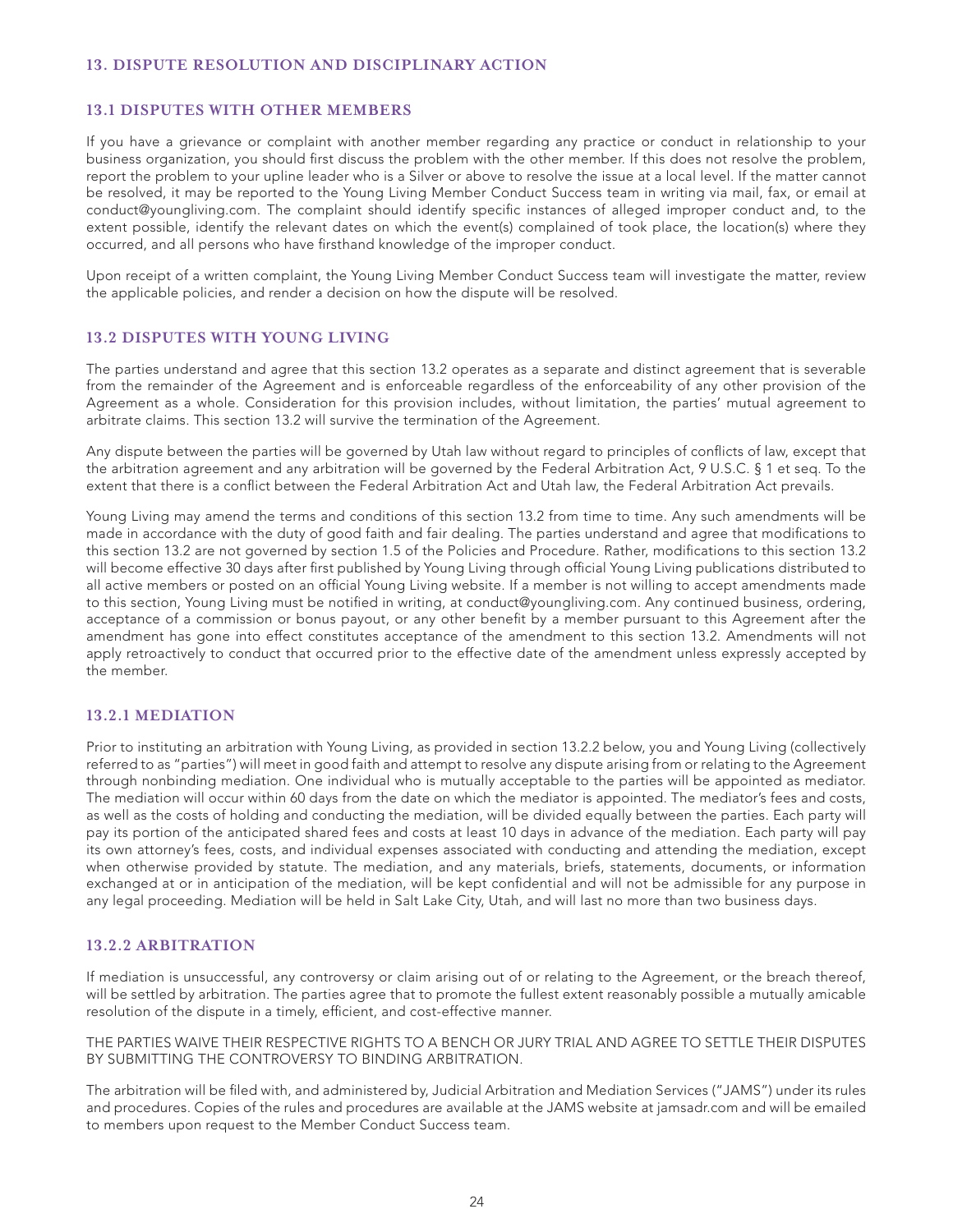The arbitrator(s) has the authority to determine jurisdiction and arbitrability issues as a preliminary matter, except the arbitrator(s) will not have the authority to determine whether the arbitration can proceed on behalf of or against a class.

Notwithstanding the rules of the JAMS, the following will apply to all arbitration actions:

- All arbitration proceedings will be held in Salt Lake City, Utah.
- The arbitration agreement and the arbitration will be governed by the Federal Arbitration Act, 9 U.S.C. § 1 et seq. To the extent that there is a conflict between the Federal Arbitration Act and Utah law, the Federal Arbitration Act prevails.
- The arbitration will be conducted in English.
- The parties agree that time is of the essence.
- The Federal Rules of Evidence will apply in all cases.
- The parties will be entitled to bring motions under Rules 12 and/or 56 of the Federal Rules of Civil Procedure.
- The parties will be allotted equal time to present their respective cases, including cross-examinations.
- THE ARBITRATOR(S) HAVE NO AUTHORITY TO AWARD PUNITIVE DAMAGES WITH RESPECT TO ANY DISPUTE RESOLVED BY ARBITRATION, EXPECT WHEN AN APPLICABLE STATUTE OR OTHER LAW REQUIRES PUNITIVE DAMAGES.

Each party to the arbitration will be responsible for its own costs and expenses of arbitration, including legal and filing fees, except where an applicable statute or other law provides for recovery of legal fees and costs. The decision of the arbitrator will be final and binding on the parties and may, if necessary, be reduced to a judgment in any court of competent jurisdiction.

The parties agree and understand that maintaining confidentiality of disputes and dispute resolution is of the utmost importance. The parties and the arbitrator(s) will maintain the confidentiality of the entire arbitration process and will not disclose to any person not directly involved in the arbitration process:

- The substance of, or basis for, the controversy, dispute, or claim
- The content of any testimony or other evidence presented at an arbitration hearing or obtained through discovery in arbitration
- The terms or amount of any arbitration award
- The rulings of the arbitrator(s) on the procedural and/or substantive issues involved in the case

In addition to the foregoing and notwithstanding the rules of JAMS, certain procedures will apply depending on the amount in controversy. For controversies and claims in which the amount in controversy is less than \$1 million, the following procedures will apply:

- The arbitration will occur within 180 days from the date on which the arbitrator is appointed and will last no more than five business days.
- There will be one arbitrator selected from the panel provided by JAMS, using the JAMS rules for arbitrator selection.
- The arbitrator(s) will institute discovery consistent with the goals of arbitration, Discovery and disclosure of information will be conducted under the rules provided by JAMS to achieve the usual goals of arbitration, including cost effective and efficient resolution of disputes between parties, but in no event will, the parties be entitled to discovery rights greater than provided by the Federal Rules of Civil Procedure.

For controversies and claims in which the amount in controversy is equal to or exceeds \$1 million, the following procedures will apply:

- There will be three arbitrators selected from the panel provided by JAMS, using the JAMS rules for arbitrator selection.
- The parties will be entitled to all discovery rights permitted by the Federal Rules of Civil Procedure.
- The parties will be entitled to appeal any arbitration award to an appeal panel under JAMS Optional Arbitration Appeal Procedures. The parties agree to and request oral argument for any appeal filed under the Optional Arbitration Appeal Procedures.

NEITHER THE MEMBER NOR YOUNG LIVING AGREES TO ANY ARBITRATION ON A CLASS BASIS, AND THE ARBITRATOR(S) WILL HAVE NO AUTHORITY TO PROCEED ON SUCH A BASIS. A PARTY MAY ASSERT A CLAIM OR COUNTERCLAIM ONLY IN THAT PARTY'S INDIVIDUAL CAPACITY AND NOT AS A PLAINTIFF OR CLASS MEMBER IN ANY PURPORTED CLASS PROCEEDING. NOTWITHSTANDING ANYTHING TO THE CONTRARY IN THE JAMS RULES, THE ARBITRATOR(S) MAY NOT CONSOLIDATE MORE THAN ONE PERSON'S CLAIMS AND MAY NOT OTHERWISE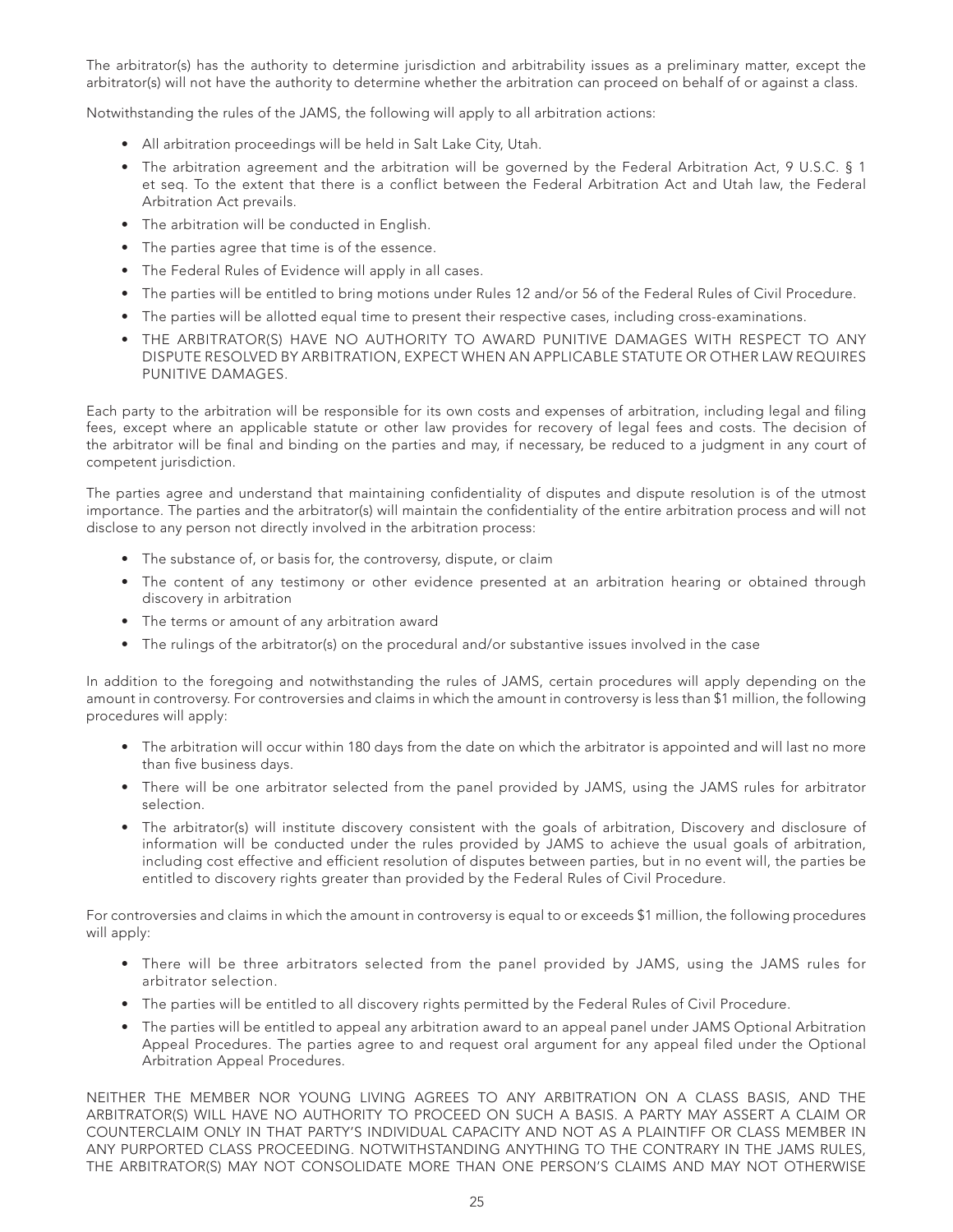PRESIDE OVER ANY FORM OF CLASS PROCEEDING. UNDER THE ARBITRATION PROCEDURES OUTLINED IN THIS SECTION, AN ARBITRATOR(S) WILL NOT COMBINE OR CONSOLIDATE MORE THAN ONE PARTY'S CLAIMS WITHOUT THE WRITTEN CONSENT OF ALL AFFECTED PARTIES TO AN ARBITRATION PROCEEDING.

In the event the prohibition on class arbitration is deemed invalid or unenforceable, then the entire agreement to arbitrate will be null and void.

Except as provided below, no party will be entitled to commence or maintain any action in a court of law upon any matter in dispute until such matter has been submitted and determined as provided here, and then only for the enforcement of such arbitration award. Notwithstanding this mediation and arbitration policy, either party may apply to a court of competent jurisdiction as necessary to enforce an arbitration award, or to seek a temporary restraining order or preliminary injunction to ensure that the relief sought in arbitration is not rendered ineffectual during the pendency of, or after the rendition of, a decision in any arbitration proceeding. The institution of any action will not constitute a waiver of the right or obligation of any party to submit any claim seeking relief other than injunctive or enforcement relief to arbitration. Further, any party seeking to enforce an award of an arbitrator(s) will submit the award under seal to maintain protections of confidential information, and the parties hereby agree and consent to the filing of such a submission, motion, or order under seal.

Notwithstanding the foregoing, nothing in these Policies and Procedures will prevent either party from applying to and obtaining from any court having jurisdiction a writ of attachment, a temporary injunction, a preliminary injunction, a permanent injunction, or other relief available to safeguard and protect its intellectual property rights and/or to enforce its rights under the non-solicitation and non-competition provisions of this Agreement.

# **13.3 JURISDICTION, VENUE, AND CHOICE OF LAW**

Jurisdiction and venue of any matter not subject to arbitration will reside exclusively in any state or federal court located in Salt Lake City, Utah, and nowhere else, unless the laws of the state or country in which the member resides expressly require otherwise, despite this jurisdiction clause. By signing the Agreement, you consent to jurisdiction within these two forums. The Agreement will be governed by and construed in accordance with the laws of the State of Utah without regard to principles of conflicts of laws.

### **13.4 LOUISIANA RESIDENTS**

Notwithstanding the provisions in sections 13.2.1, 13.2.2, and 13.3, in any dispute between the company and a member who is a resident of the State of Louisiana, such member will be entitled to bring an action against Young Living in his or her home forum and pursuant to Louisiana law.

### **13.5 WAIVER OF CLASS ACTIONS**

YOU AND YOUNG LIVING AGREE THAT EACH PARTY MAY BRING DISPUTES AGAINST THE OTHER PARTY ONLY IN AN INDIVIDUAL CAPACITY AND NOT AS A PLAINTIFF OR CLASS MEMBER IN ANY PURPORTED CLASS OR REPRESENTATIVE PROCEEDING, INCLUDING, WITHOUT LIMITATION, FEDERAL OR STATE CLASS ACTIONS OR CLASS ARBITRATIONS.

# **13.6 BREACH OF AGREEMENT**

Young Living may terminate the Agreement if a member breaches the terms and conditions of the Agreement. Allegations that a member has breached the terms and conditions of the Agreement may lead Young Living to launch an investigation to determine what conduct, if any, occurred and whether the conduct was in breach of the Agreement.

If Young Living determines that a member materially breached the Agreement, Young Living may terminate the Agreement immediately. A material breach of the Agreement includes, but may not be limited to, the following conduct:

- Engaging conduct that may bring disrepute in any way to Young Living (or any of its officers, agents, or employees), the nutritional supplement and personal care products industry, or the direct sales industry
- Violation of any federal or state laws or regulations
- Filing or inducing another person or agency to file a lawsuit against Young Living that is factually baseless or without legal foundation
- Repeated breaches of the terms and conditions of the Agreement
- Engaging in cross-line recruiting or creating duplicate accounts

If Young Living determines that a member breached the Agreement, Young Living may provide the member with 15 days to cure their breach or appeal Young Living's determination. Young Living will provide written notice to the breaching member on how the member can cure the breach and the date by which the breaching member must cure or appeal.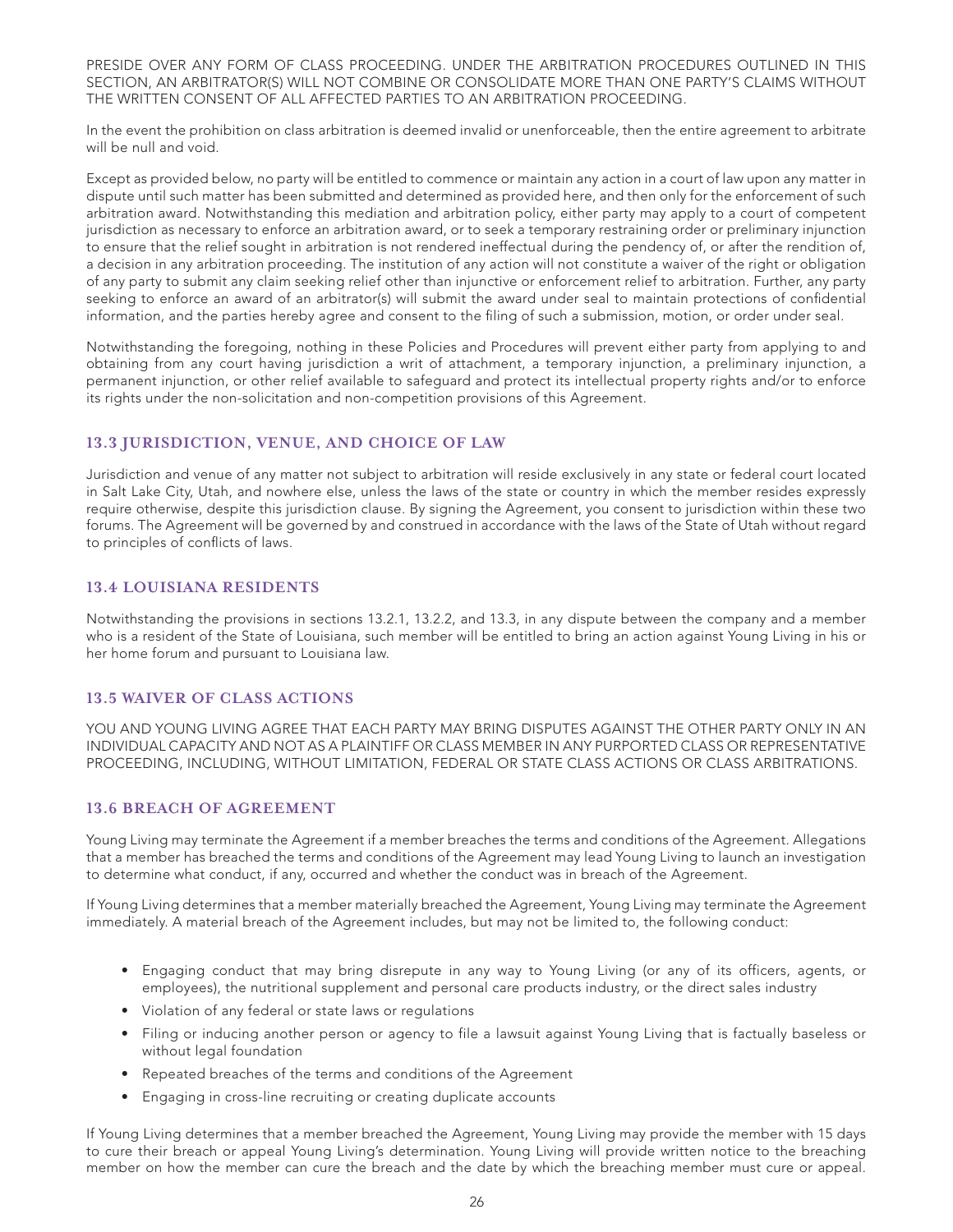Young Living may terminate the Agreement if the breaching member fails to cure the breach within 15 days of receiving notice. Examples of curative measures include, but are not limited to, one or more of the following:

- When a member communicates a misleading, deceptive, or false product, lifestyle, income, or compensation claim related to Young Living through any medium in breach of the member Agreement, Young Living may require the member to cure the breach by providing a written statement correcting the misleading, deceptive, or false product, lifestyle, income, or compensation claim.
- When a member breaches any provision of the Agreement, Young Living may require the member to cooperate with additional follow-up monitoring to ensure that the breach is not ongoing.
- When a member breaches any provision of the Agreement, Young Living may require the member to forfeit any benefit derived from the breach, this may include forfeiting an award, incentive, commission, bonus, rank recognition, or participation in Young Living-sponsored events for a specified period of time.

During any period that Young Living is investigating conduct that may be a breach of the Agreement, Young Living may temporarily freeze all or part of the investigated member's commissions or bonuses. If the member's Agreement is terminated as a result of the member's breach of the Agreement, the member will not be entitled to recover any commissions or bonuses withheld during the investigation period. Young Living may institute legal proceedings for monetary and/or equitable relief when appropriate. Young Living's failure to terminate an Agreement or require members to cure a breach of the Agreement is not a waiver of the breached provision or Young Living's right to institute legal proceedings.

# **13.7 APPEALS OF DETERMINATIONS OF BREACH OF THE MEMBER AGREEMENT**

In the instance that Young Living determines you are in breach of the Member Agreement, you may appeal the determination to Young Living. The appeal must be in writing and be received by Young Living within 15 days from the date of the notice of breach. If the appeal is not received within the 15-day period, the determination of breach and any required action to cure the breach will be final. The appeal should be submitted with all supporting documentation. Young Living will review and reconsider the determination of breach and notify you in writing of its decision.

# **14. INACTIVITY, REACTIVATION, AND CANCELLATION**

### **14.1 INACTIVITY**

If you do not purchase product for a period of 12 consecutive months, your account will be deemed inactive, and your existing downline will roll up to your first active upline member.

### **14.2 REACTIVATION**

If you are a member and your business organization is deemed inactive, you may reactivate your member account by contacting Member Services and purchasing a Basic Starter Kit or other enrollment kit.

When reactivating, you may request a new sponsor. If you don't you will be placed under your prior sponsor. If your prior sponsor is inactive, you will be placed under the next active upline member. You will have no claim to downline that was lost when you were dropped for inactivity. Professional Account customers may reactivate their account by submitting a new Professional Account Agreement.

#### **14.2.1 INVOLUNTARY TERMINATION**

If your Agreement with Young Living is involuntarily terminated, you will immediately lose all rights to your downline and to any commissions or bonuses generated thereby, including those commissions or bonuses generated during the periods of activity investigated. In this case, you will receive compensation for the last full calendar month in which you were not in breach of the terms and conditions of the Agreement.

If your Agreement with Young Living is terminated, you will be notified by mail, the email on record, or other delivery method calculated to reach you at the address on file. Termination is effective on the date on which notice is issued or as provided for in the notice. Upon receipt of this notice, you must immediately cease representing yourself as a member and immediately return and delete all intellectual property of Young Living, including reports and other lists of downline and contact information.

If your Agreement with Young Living is involuntarily terminated, you may reapply to become a member 12 calendar months from the date of an involuntary termination. To reapply, you must submit a letter to the Young Living Member Conduct Success team (conduct@youngliving.com) setting forth the reasons why you believe you should be allowed to reenter an Agreement with Young Living. Young Living may determine to accept or reject your request.